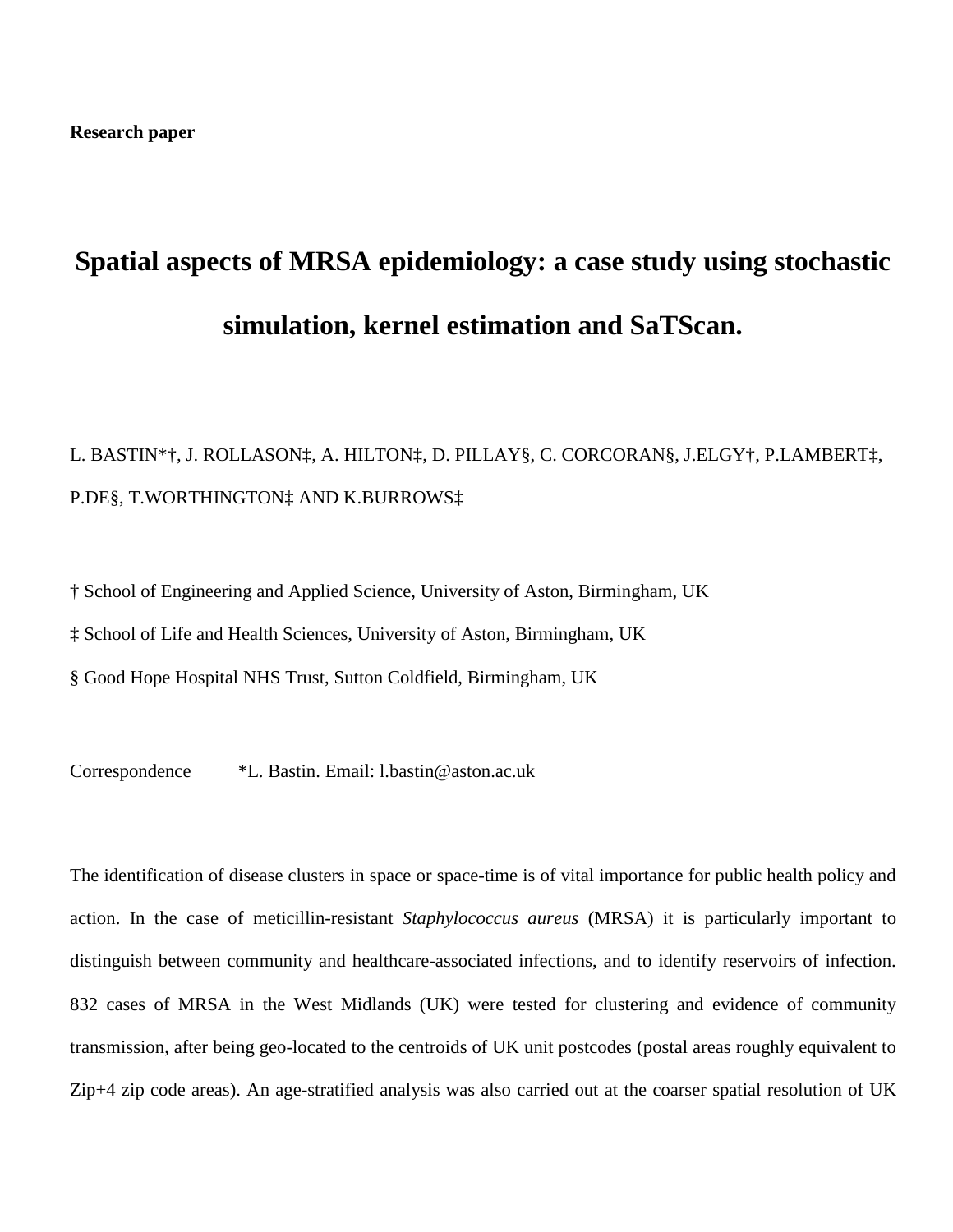Census Output Areas. Stochastic simulation and kernel density estimation were combined to identify significant local clusters of MRSA (p<0.025), which were supported by SaTScan spatial and spatio-temporal scan. In order to investigate local sampling effort, a spatial 'random labelling' approach was used, with MRSA as cases and MSSA (meticillin-sensitive *S. aureus*) as controls. Heavy sampling in general was a response to MRSA outbreaks, which in turn appeared to be associated with medical care environments. The significance of clusters identified by kernel estimation was independently supported by information on the locations and client groups of nursing homes, and by preliminary molecular typing of isolates.

In the absence of occupational/lifestyle data on patients, the assumption was made that an individual's location and consequent risk is adequately represented by their residential postcode. The problems of this assumption are discussed, with recommendations for future data collection.

*Keywords:* MRSA; Stochastic simulation; kernel density; SaTScan; random labelling.

*AMS Subject Classification*: [62H12 (Estimation): 62H30 (Classification and discrimination; cluster analysis): 62M30 (Spatial processes): 91B72 (Spatial models)]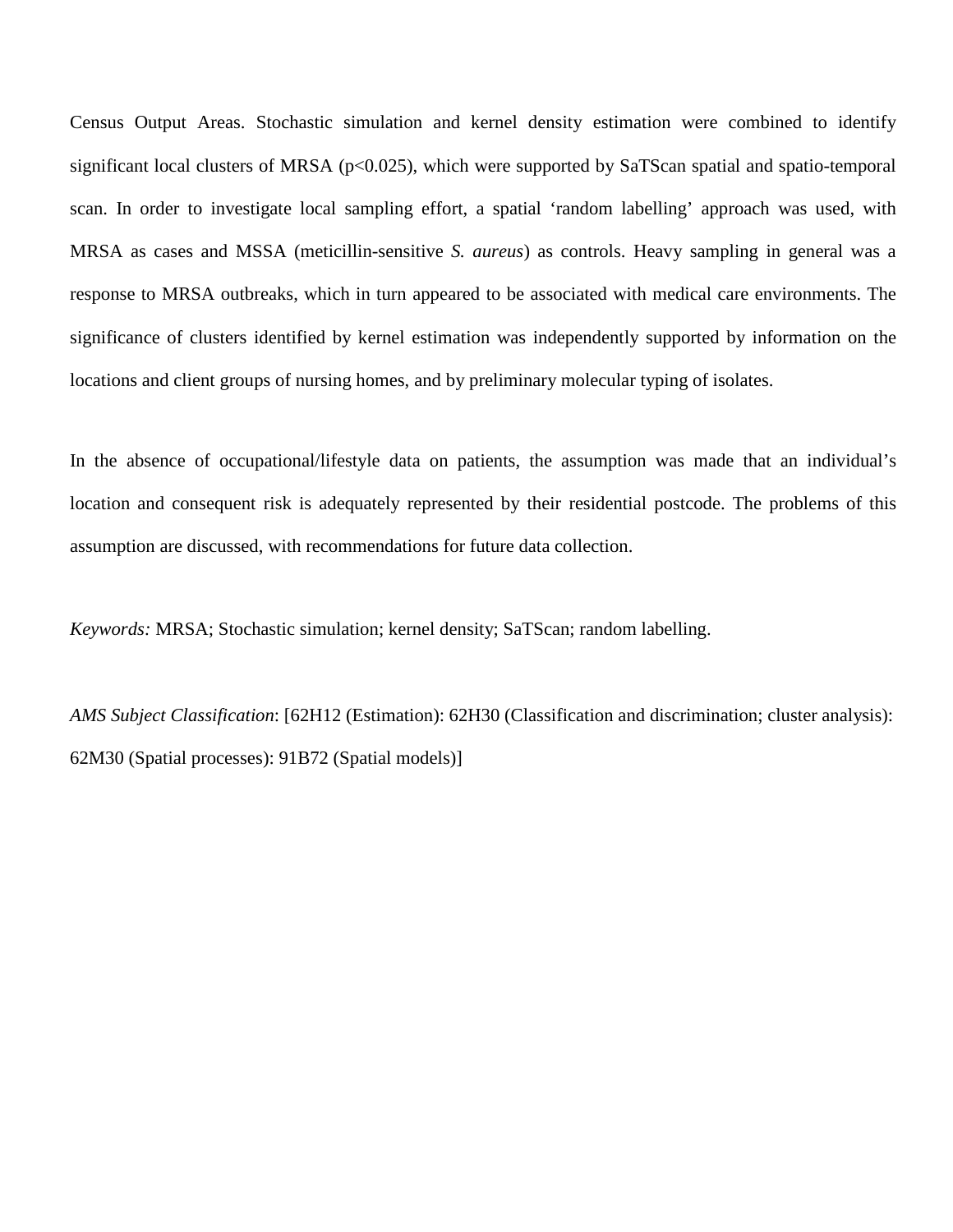# **1 Introduction**

#### 1.1 SPATIAL EPIDEMIOLOGY

Clustering of disease in space and/or time due to environmental factors or infection events is a vital topic to inform public health protection and policy. The application of spatial analysis in epidemiology is well established, with many well-tested techniques for visualisation and exploration of disease pattern, and a variety of methods for assessing cluster significance. The locations at which disease events are recorded may be points which accurately represent the location at which the event occurred, or they may be *aggregated*  locations such as administrative polygons, or population-weighted centroids. The aggregation process is generally forced by three constraints:

a) the availability and cost of precise location data to which disease events can be mapped, such as individual street addresses.

b) the pre-aggregated nature of the demographic data (such as census variables) to which the disease events must be related in order to estimate rates, rather than counts.

c) legal/ethical data protection and anonymity requirements, which demand that demographic data are aggregated to a level where the individual can no longer be easily traced.

 A major issue for epidemiological cluster analysis is the heterogeneity of underlying determinants such as population density, meaning that patterns are rarely tested against a null hypothesis of truly complete spatial randomness (CSR) but rather against simulated patterns based on what we know of those underlying factors. To generate these simulations, a model of disease incidence (often Poisson-based) is applied to the available population data. Models of infectious process and flow are outside the scope of this paper.

The work reported here addressed for *Staphylococcus aureus* isolates (MSSA, meticillin-sensitive *S. aureus* or MRSA, meticillin-resistant *S. aureus*) processed by a district general hospital in North Birmingham, UK, in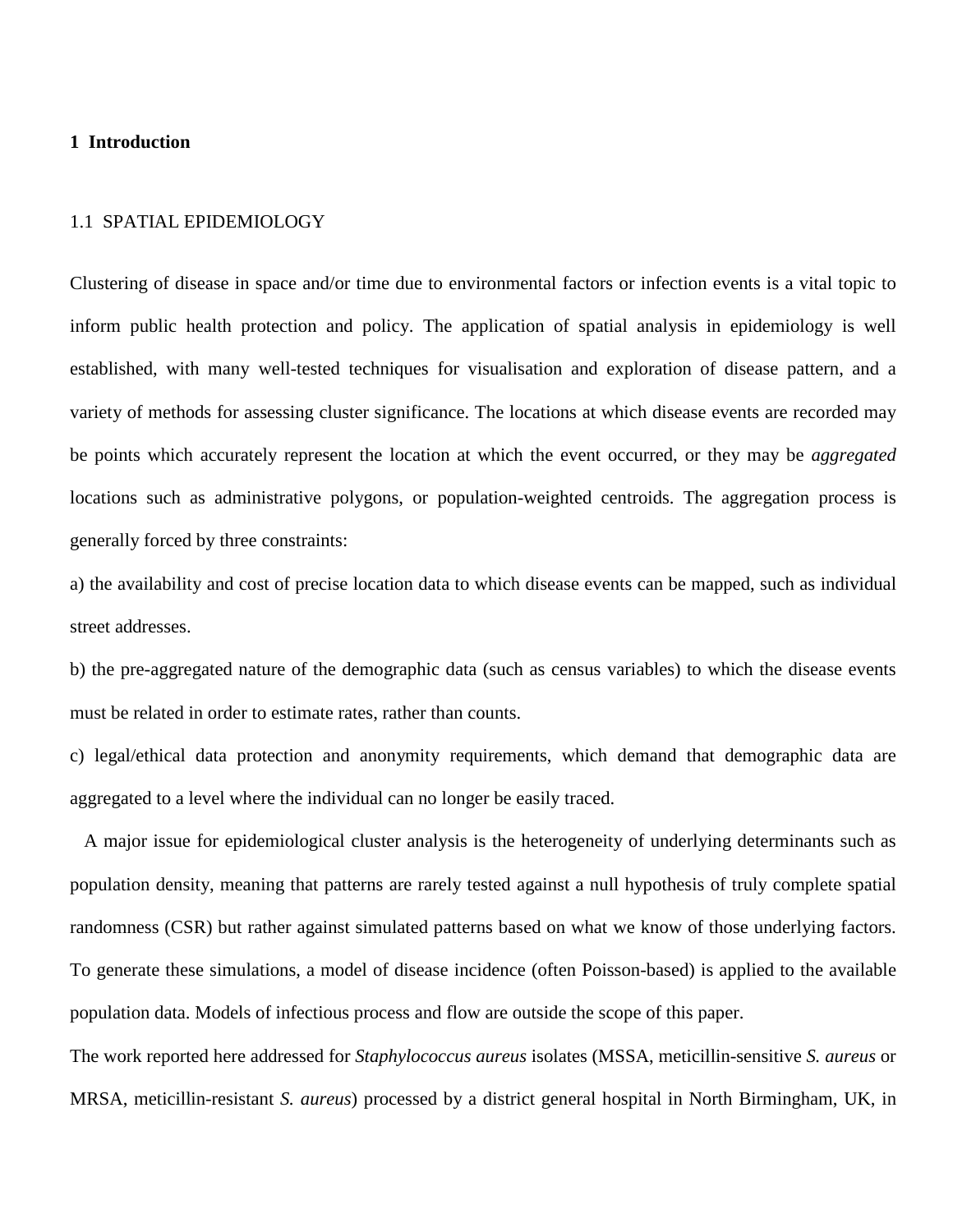the one-year period between 01/09/2004 and 31/08/2005 (see Figure 1). Important questions in the community epidemiology of MRSA are:

*a) Do reservoirs of infection exist outside hospitals and other health care settings, and can they be identified? b) Can community transmission be distinguished from health care associated ('nosocomial') spread? c) Are specific strains of MRSA more clustered in space than we would expect?*

This paper aims to address question a) directly, and to identify some useful pointers towards tackling question b). Currently, molecular typing of the data used in this study is ongoing, and will be the basis for explicit models to address question (c), with particular emphasis on 'hyper-transmissible' strains of MRSA.



Figure 1. Geographic study bounds, showing population density and context within the UK. Population density is shown at the level

of Census OA, for 2001.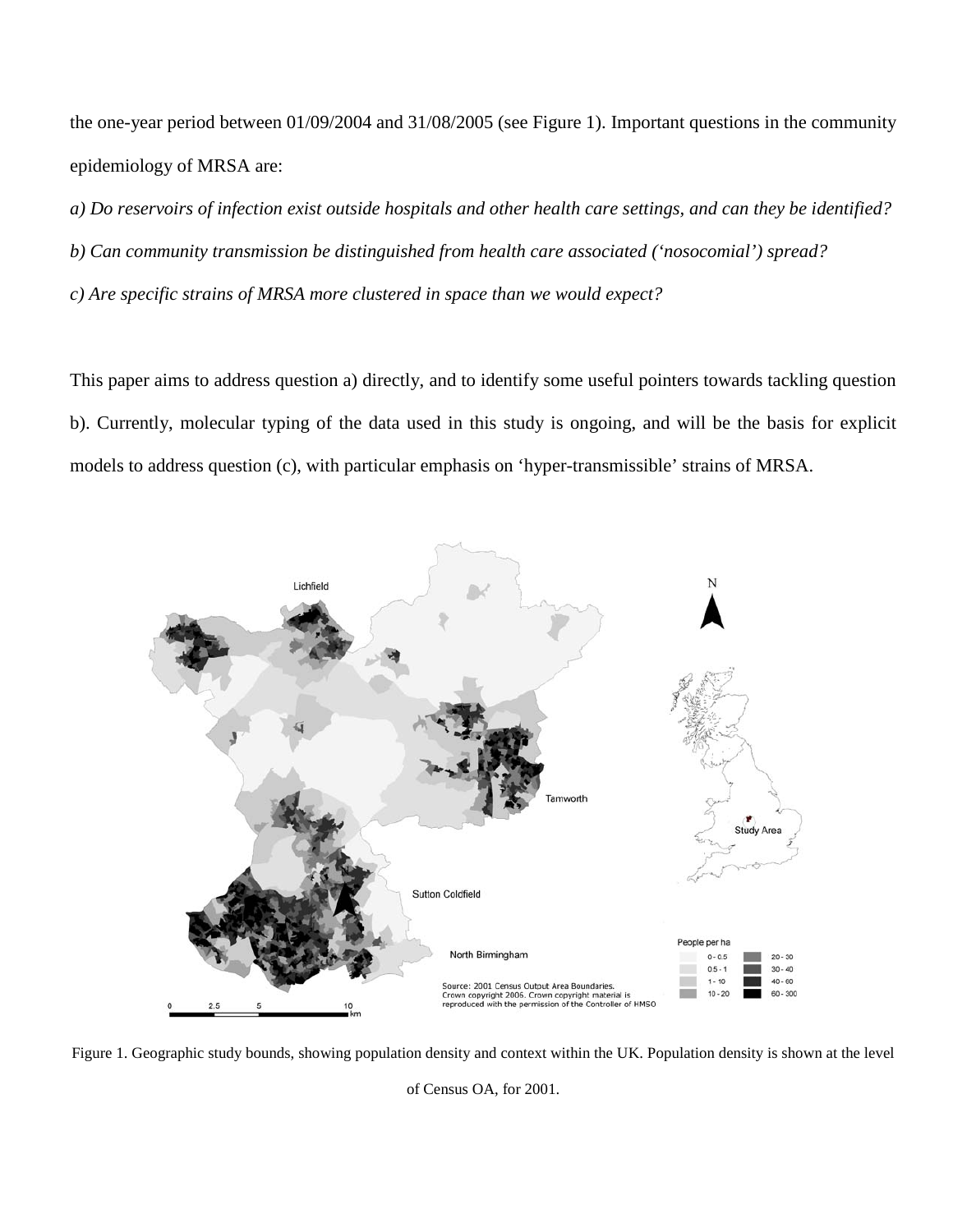The work was undertaken in order to assess the utility of several cluster analysis techniques for a longerterm spatial analysis of MRSA cases and subtypes, and particularly those cases which can be attributed to community transmission. The aim was to identify suitable techniques for integration into an exploratory visualisation framework, and to identify supplementary data which would be required for such an approach.

 On the basis of public health importance, permission for this study was given by the Medical Director of Good Hope Hospital NHS Trust and the Director of Public Health of North Birmingham Primary Care Trust. Formal ethical approval was not required as patient identifiers were deleted from the datasets. To protect patient confidentiality while using spatially-referenced data, database extracts were made in a two-stage process. This ensured that postcoded records did not record date of birth, but only the broader age category (under 65, 65-85, 85+) of the patient.

#### 1.2 MRSA – A CASE STUDY FOR CLUSTERING ANALYSIS

*Staphylococcus aureus* is a clinically important bacterium causing a wide range of clinical infections from superficial boils to systemic infections such as pneumonia, bacteraemia, phlebitis, meningitis, UTI, osteomyelitis, sepsis and endocarditis. Treatment is usually effective in a majority of cases where the bacterial strain is susceptible to a variety of antibiotics including meticillin (also known by the US Adopted Name of 'methicillin'); these strains are referred to as meticillin-sensitive *Staphylococcus aureus*, (MSSA). Meticillin-resistant strains of *Staphylococcus aureus* (MRSA) were first observed shortly after meticillin was introduced in the 1960s, and by the 1970s these had already spread worldwide. Limited treatment options exist for MRSA infection, due to its resistance to multiple antibiotics. Attributable mortality data is difficult to obtain, as those who die from MRSA are usually already ill and often their existing illness, rather than MRSA is designated as the underlying cause of death. MRSA-associated mortality in 2002 in the UK was recorded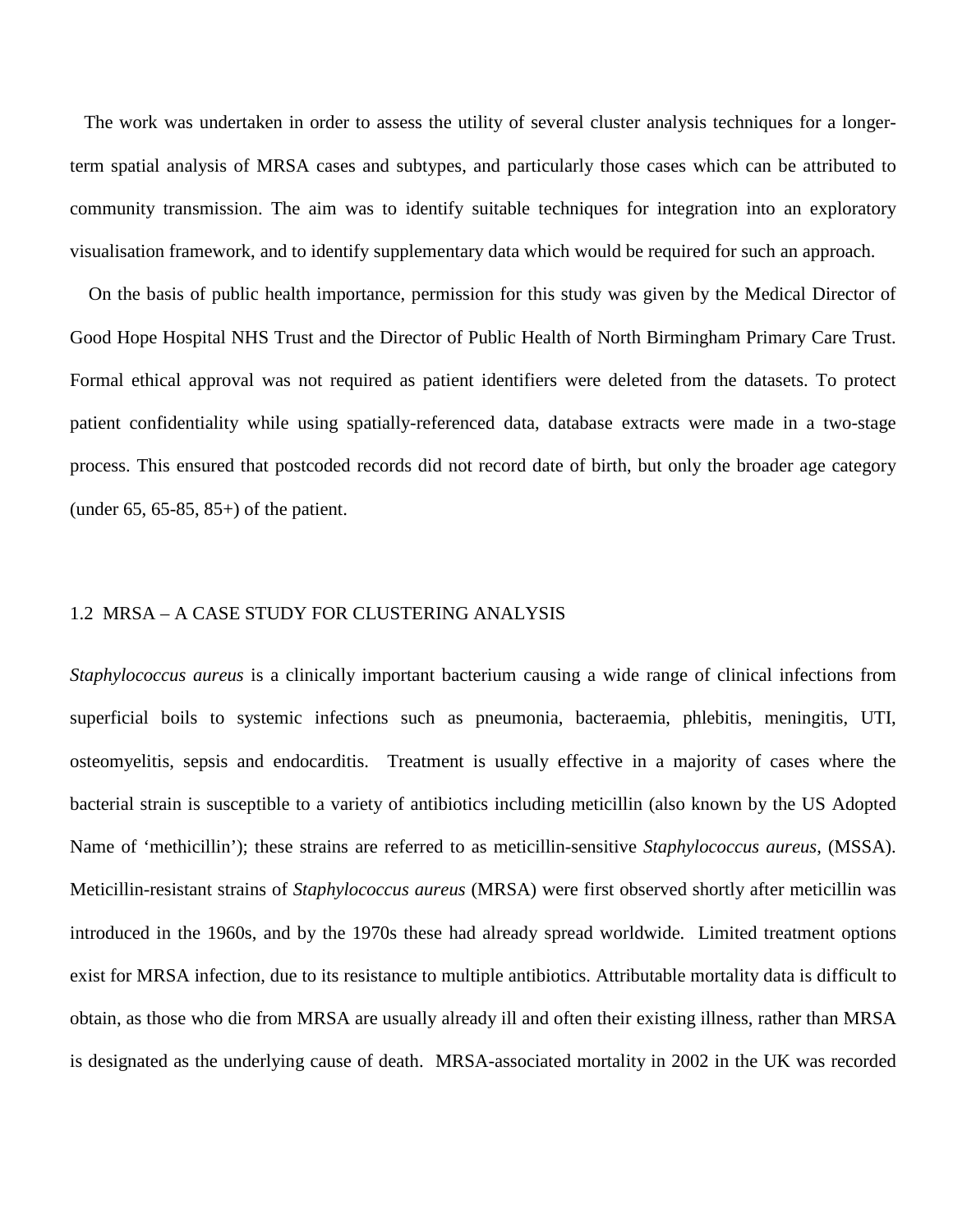as 248 cases and MRSA was estimated to be involved in 0.07% of all deaths in 2004; by comparison, the far more prevalent MSSA was recorded as the cause of death in 394 cases in 2002 (Griffiths *et al*., 2004).

 MRSA is generally perceived by the public to be associated with poor application of hygiene standards in hospitals. However, since the 1980s, cases have been observed outside the hospital environment and within the community (Saravolatz *et al.,* 1982). Although many Primary Care Trusts publish summary MRSA statistics for selected hospitals, there is little definitive information on MRSA transmission and carriage rates outside large medical institutions. However, evidence is beginning to accumulate which implicates community-associated MRSA infection (Okuma *et al*., 2002; Holmes *et al*., 2005). In the absence of exhaustive public screening, *Staphylococcus aureus* is estimated to be carried by 30-50% of the adult population, with 10-20% being persistently colonised and 60% being intermittent carriers (Kluytmans *et al*., 1997). MRSA carriage is pragmatically assumed to be around 1% (Mainous *et al.,* 2006).

 There is a notable distinction between the molecular sub-types of MRSA that prevail in medical environments and in the community. SCC*mec* I, II and III clones are characteristic of hospitals and display multiple resistance to antibiotics (Ito *et al*., 2001). SCC*mec* IV and V clones are commonly observed outside hospital environments; they show restricted antibiotic resistance, often being limited to beta-lactam antibiotics (Ma *et al*., 2002, Ito *et al*., 2004) but increased virulence (Baba *et al*., 2002). Community acquired MRSA are noted to be predominant in patients with no hospital connection (Chambers, 2001), no predisposing hospital risk (Herold *et al*., 1998) or who have been isolated between the first 48-72 hours of hospital admission.

#### 1.3 AREA-BASED DISEASE DATA AND ANALYSIS TECHNIQUES

Disease data are sometimes attached to systematically defined sub-regions of a study area, such as electoral wards or clinic catchment areas. The primary benefit of an area-based approach is the ability to construct occurrence rates or frequencies based on known populations or susceptibilities within the areal unit. The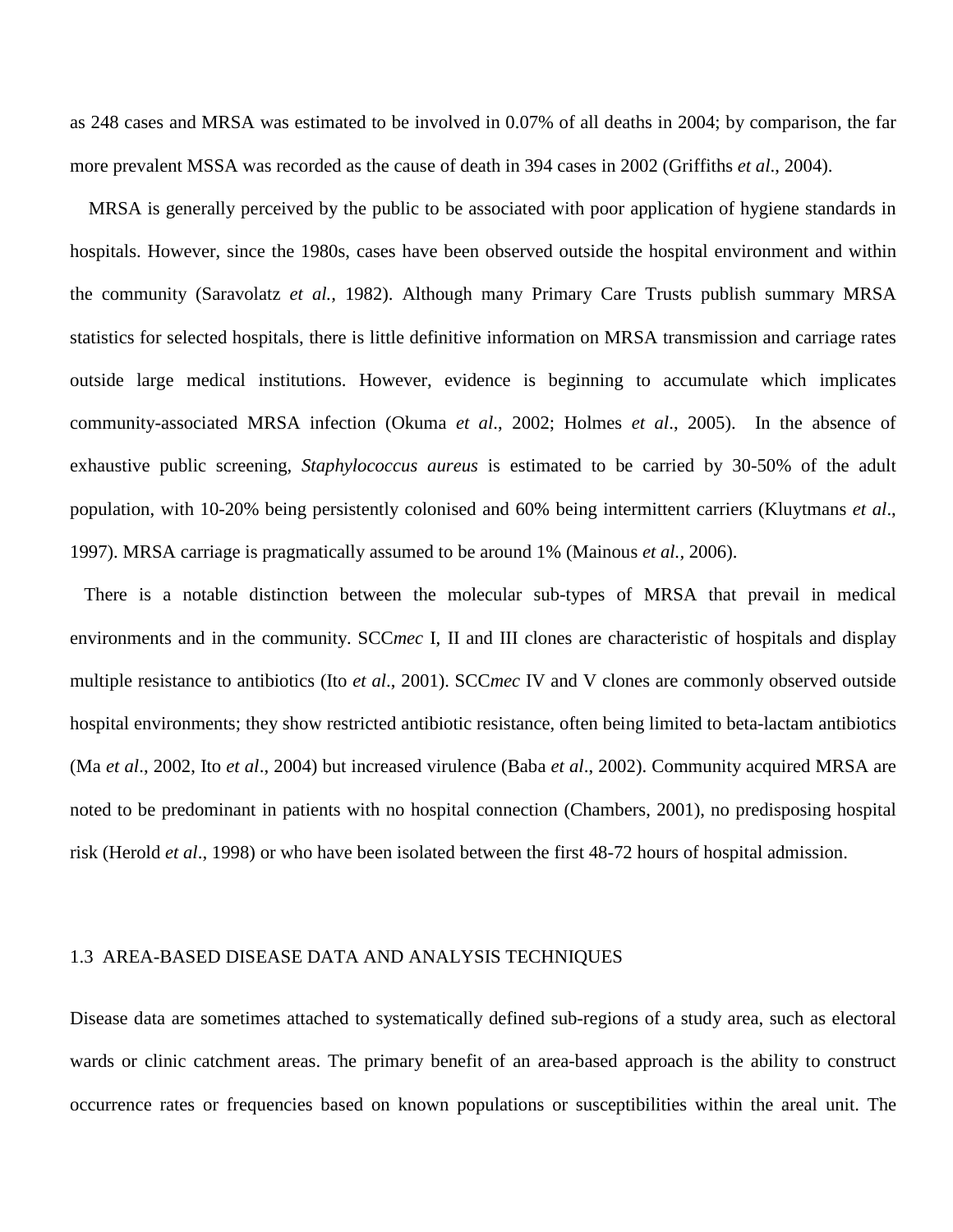disadvantages stem from the 'prism-like' nature of the areal units, (implying uniform rates across each area), and from the sensitivity of the sampled spatial variation to the 'Modifiable Areal Unit Problem' (MAUP). For example, depending on the relative grain and placement of the areal unit boundaries, a significant cluster surrounded by sparse events may be divided and diluted to appear insignificant. Techniques such as regression also suffer from data aggregation and its potential masking of genuine relationships (the 'ecological inference' problem, as reviewed by Gelman *et al*., 2001).



Figure 2a. Incidence of MRSA and MSSA by age group. Figure 2b. Ratio of MRSA to MSSA cases, by age group.

 Individual patient records for this study held information on the unit postcode of the patient's home address. The UK unit postcode is part of a coding system created and used by the UK Mail Service for the sorting and delivery of mail. The unit postcode (made up of between 5 and 7 characters) represents groupings of delivery points roughly equivalent to the US Zip +4 zip code classification. In the context of this study, some of the independent variables required for analysis (e.g., population age structure) were only available at Census Output Area level (henceforth, 'Output Area' will be abbreviated to 'OA'), forcing aggregation of unit postcode-level data to a coarser spatial resolution. Within the study area, each unit postcode covered a mean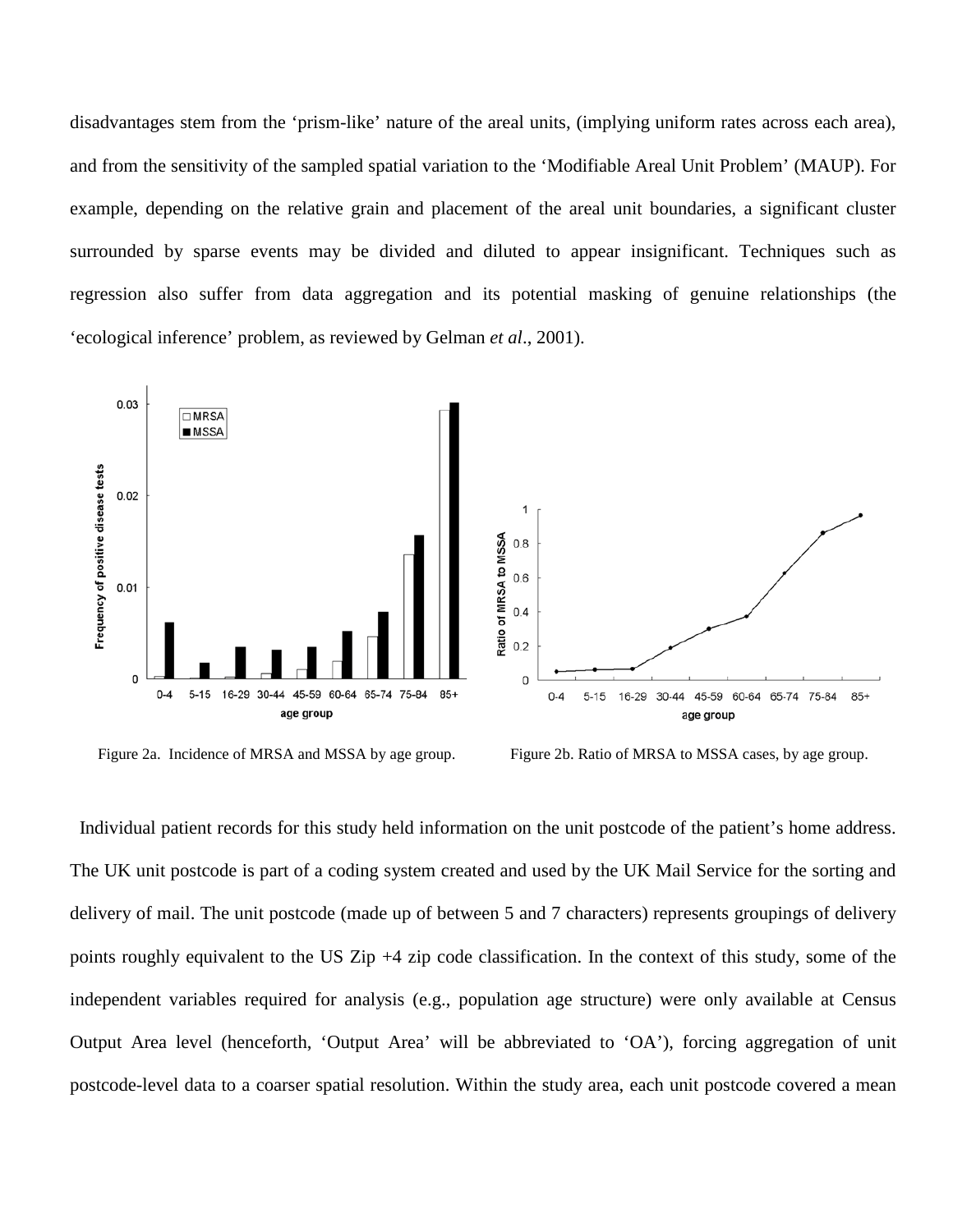of 19 domestic delivery points, (s.d.  $\pm$  16.1), and each OA contained a mean of 301 people (s.d.  $\pm$  62.6). Aggregation to OA population centroids also allowed a direct consideration of age-structured population, rather than an estimation of population from the number of domestic delivery points. This was very important, since the relative prevalence of MRSA varied with age (see Figures 2a and 2b). The case data themselves were thus handled spatially as points, but it should be noted that the effects of MAUP still apply to the underlying data.

1.3.1 LISA (Local indicators of spatial association) A LISA aims to measure 'the extent of spatial clustering of similar values around an observation' (Anselin, 1995) and thus to identify pockets of local nonstationarity. LISAs such as the local Moran's *I* allow rates within areas to be assessed for clusters (i.e., associations of high or low rates) or outliers (i.e., low rates surrounded by high rates, or vice versa). In order to assess the context of each area, a matrix is used which records the 'adjacency' of each pair of polygons. This matrix may contain simple Boolean values ('touching/not touching'), distance between polygons, or a subtler contiguity value, based on the relative length of the shared boundary segment (as described, for example, in Haining, 1990). For this study, Moran's *I* was calculated for MRSA rates (using ArcMap 9.1 and a Boolean adjacency matrix), since a consideration of polygon adjacency, rather than centroid distance, may mitigate modifiable areal unit problems.

#### 1.4 Point-based disease data and analysis techniques

The local observed intensity of a point set may be a function of a global trend across a region, local correlations between points or with environmental determinants, noise, or a combination of all three. The aim of spatial epidemiology is to tease out and model these elements so that reliable meaning can be extracted from the observed patterns.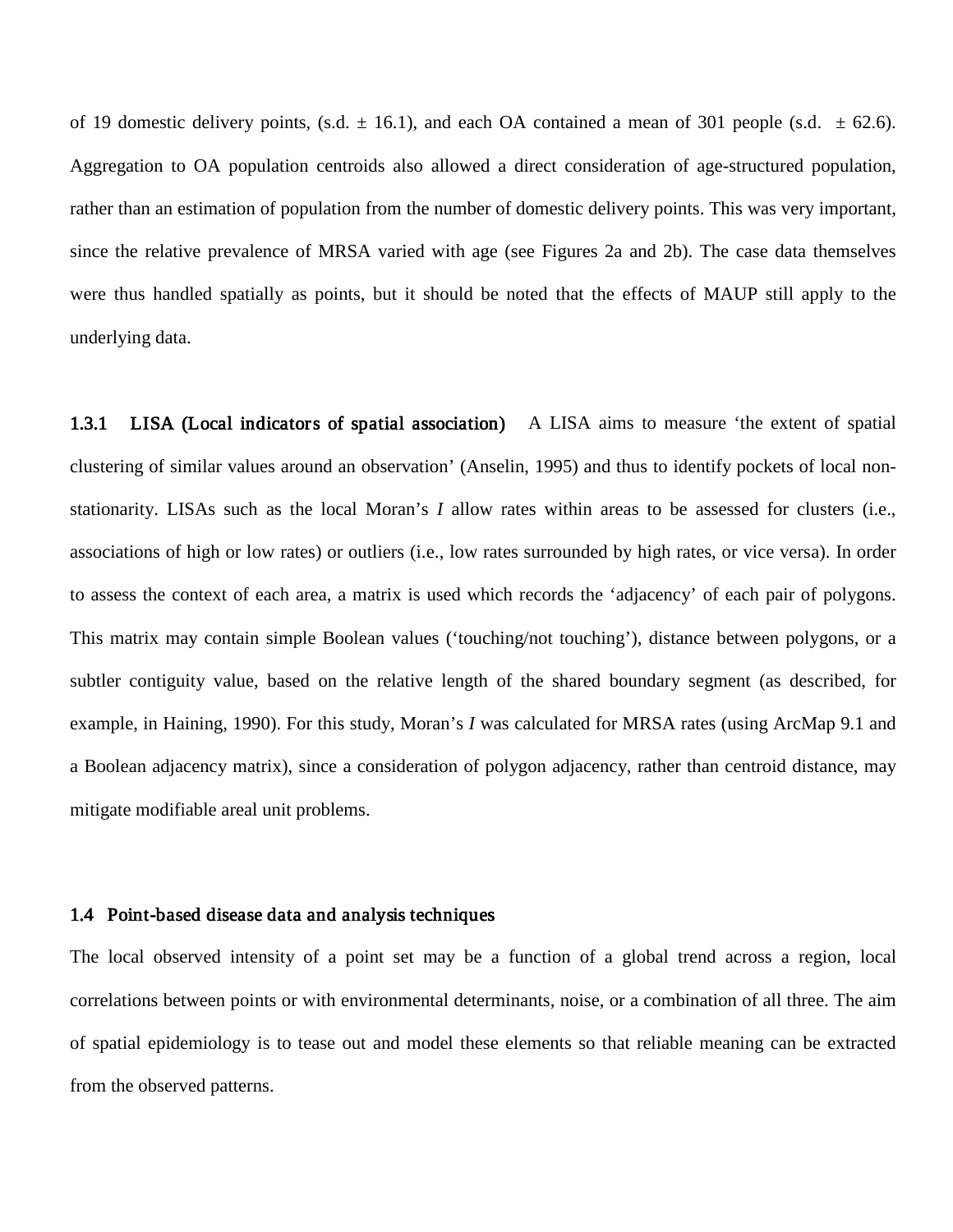The last two decades have seen substantial work in the GIS arena on the robust statistical analysis of point patterns (e.g., Openshaw *et al*., 1987, Diggle and Chetwynd, 1991, Besag and Newell, 1991). Useful summaries of issues and techniques for point pattern analysis can be found in Cressie (1993), while Gatrell *et al.* (1996) specifically review point pattern analysis techniques for epidemiological applications. The most relevant issues for this paper are:

a) *Spatial aggregation of data to the point centroids of administrative areas*. The original data were aggregated to unit postcode level, but, in order to make use of available demographic data, the spatial resolution was further coarsened by aggregation to census OA population centroids. One particular danger here is that the local intensity of a point pattern may be artificially boosted by the 'snapping' of surrounding points to a single centroid, implying sharper peaks of case frequency than actually occur at any point in space. The stochastic simulations in this study mitigate this effect by simulating cases at the same aggregated centroids, potentially generating similar spikes in the simulations. This 'cools' and moderates the peaks caused by aggregation.

b) *Correction for edge effects*. In choosing a finite study area for point pattern analysis, points just outside this boundary will not be included in any calculations. These 'edge effects' bias most estimators of pattern, and unless otherwise stated, all analyses in this study are edge-corrected.

1.4.1 Kernel estimation. Most statistical descriptions of point patterns sample the data by stepping across the map, selecting subset 'windows' of points and assessing the distribution of points within that area. In kernel estimation, points closest to the window's centre contribute most to the calculated index of intensity. The selection of kernel bandwidth is extremely important so that a balance can be achieved between conforming too tightly to noise and 'spikes' in the data, and obliterating important local variation altogether. An alternative to using a fixed kernel is adaptive kernel estimation, where bandwidth is varied according to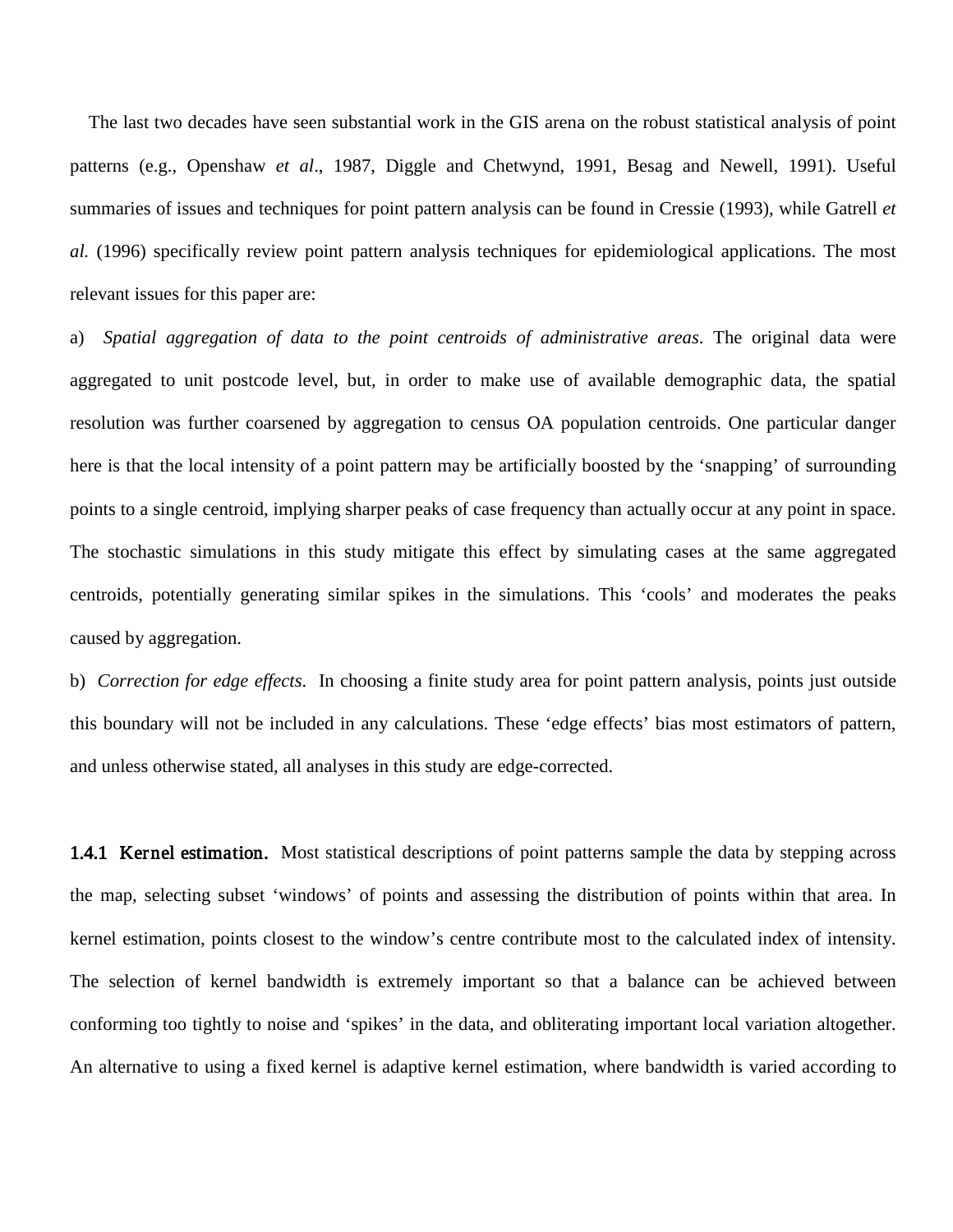local point intensity so that a required minimum number of points are sampled (e.g., Brunsdon 1995), broadening and flattening the kernel where data are sparse. A fixed quartic kernel can be defined by the equation

$$
\lambda_{\tau}(s) = \Sigma 3/\pi \tau^2 (1 - h^2/\tau^2) \text{ for each } h_i < \tau \text{ ; otherwise } 0 \tag{2}
$$

where λτ is the cumulative 'intensity' of neighbouring points, calculated for a kernel centred on point *s,* and τ is the bandwidth radius. The potential contribution of data point  $s_i$  to  $\lambda_\tau$  varies smoothly, depending on the distance  $h_i$  between  $s_i$  and  $s$ , peaking at distance 0 and decreasing to 0 at  $\tau$ .

 It is important to note that kernel estimation is not in itself a technique for detecting clustering, but generates distributed maps of density which can be compared, cell-by-cell, between real point patterns and simulated spatial nulls (e.g., Kelsall and Diggle, 1995).

1.4.2 Ripley's K-function, pair correlation functions and random labelling. The K-function or *reduced second-moment function* (Ripley, 1981) describes the expected number of points within a distance *h* from a sample location. It is defined by

$$
\lambda K(h) = E(number of events within distance h of an arbitrary event)
$$
\n(3)

where λ is the intensity (mean number per unit area) of events. Plotting at multiple *h* values (or 'lags') allows point patterns to be distinguished even if their behaviour differs only at certain scales; a global index such as mean nearest-neighbour distance may fail in this regard. The observed pattern may be compared to a fully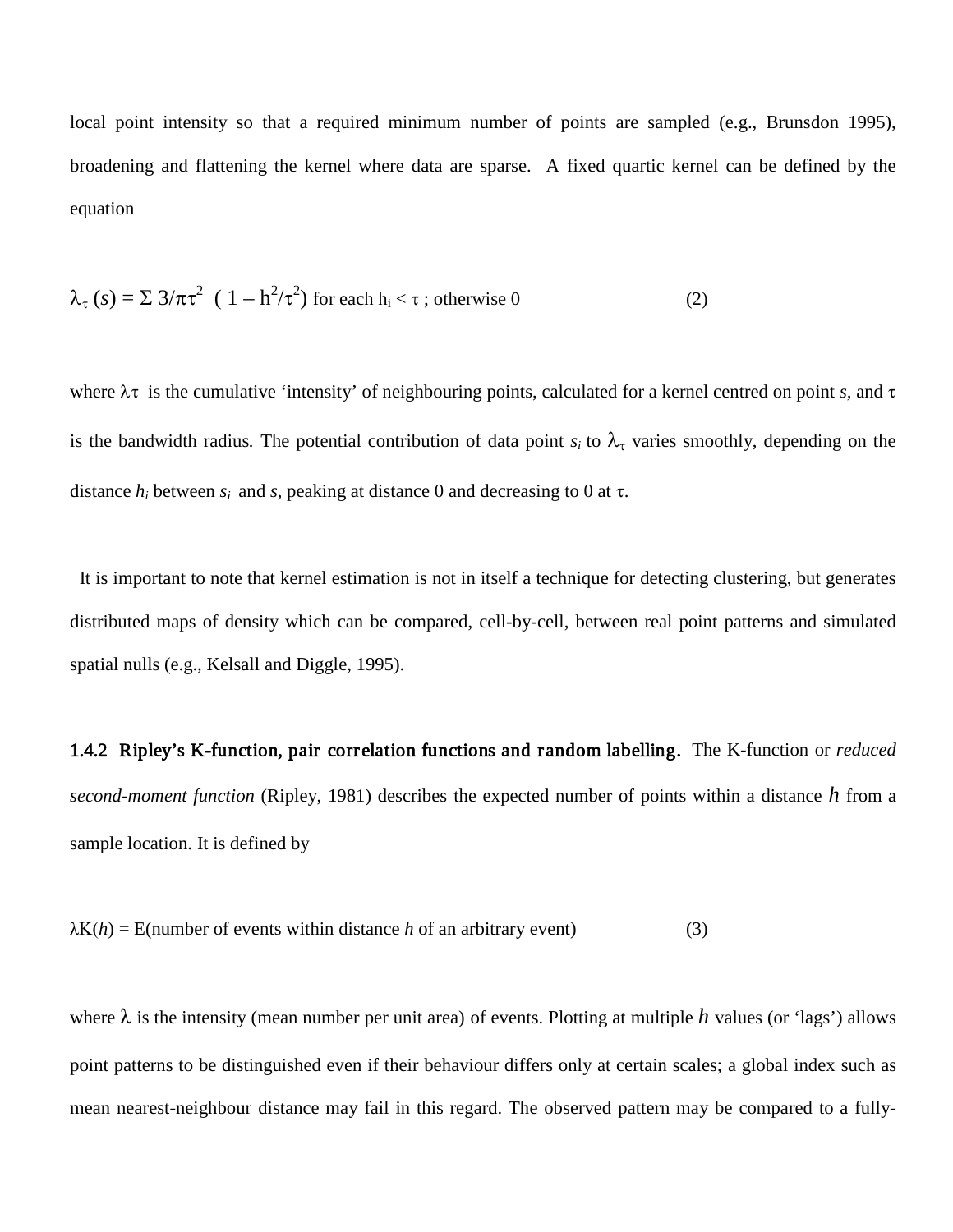defined K-function describing systematic attraction or repulsion between points at each scale. The simplest example is CSR produced by a homogeneous Poisson process - i.e., simply the expected intensity of points within a circular window:

$$
K(h) = \pi h^2
$$
 (4)

For a discussion of defined K-functions for more complex spatial processes, see Dixon (2002). In the area of epidemiology, Kingham et al. (1995) successfully combined K-function estimation with logistic regression in order to identify potential covariates in a study of childrens' respiratory health.

 Edge corrections are commonly performed by comparing the current circular window to a defined boundary polygon, and weighting the results according to how much of the circumference of the circle falls within the boundary, as follows:

$$
\hat{\lambda}\hat{K}(h) = \sum_{i} \sum_{j \neq 1} w(l_i, l_j)^{-1} \frac{I(d_{ij} < h)}{N} \quad \text{(Ripley, 1976)} \tag{5}
$$

where  $d_{ij}$  is the distance between the *i*th and *j*th events in the area of interest, and  $I(d_{ij})$  is an indicator function which is 1 if  $d_{ij} \leq h$ , and 0 otherwise.  $w(l_i, l_i)$  is the term which corrects for reduced sampling at edges, and has the value 1 when a circle of radius *h*, centred at point *li*, falls entirely within the study boundary. Otherwise,  $w(l_i, l_i)$  is a value less than 1 representing the proportion of that circle's circumference which falls within the study bounds.

In order to stabilize the variance of estimates of K(*h*) the expected point intensity under CSR (Equation 4) is employed to estimate Ripley's L(*h*):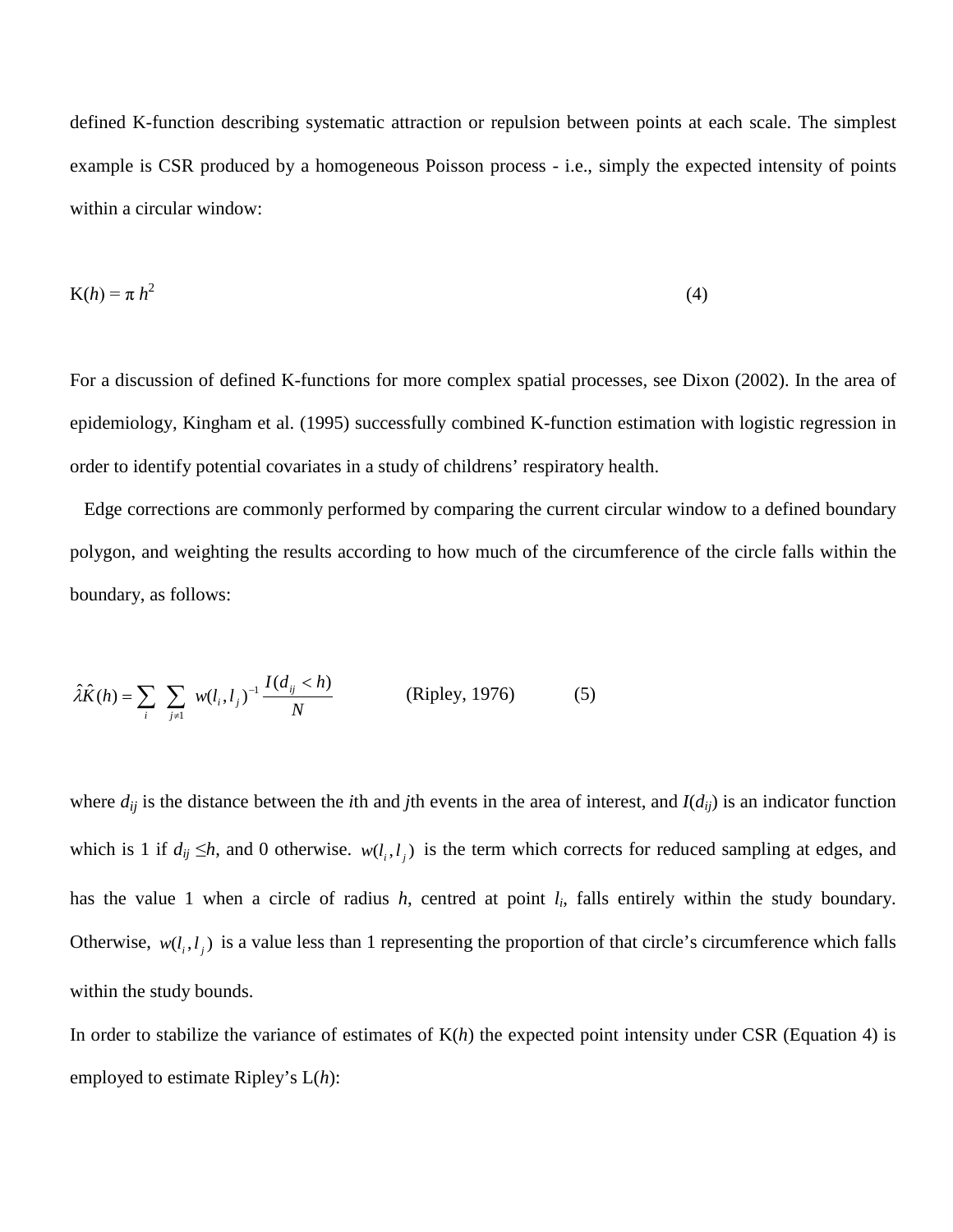$$
\hat{L}(h) = \left[\hat{K}(h)/\pi\right]^{-1/2} \tag{6}
$$

The expected value of  $L(h)$  under a homogeneous random Poisson process is 0; positive values indicate clustering of points in space at this scale, and negative values indicate more regular spacing. Figure 3 illustrates the use of  $\hat{L}(h)$  as a descriptor of spatial pattern for the data used in this study.



Figure 3. L-function for MRSA cases, shown against a 95% confidence envelope generated from 1000 stochastically simulated patterns based on underlying, age-stratified, population density.

Edge-corrected K-functions for all point sets were generated using the splancs 'khat' function, and transformed using equation 6 for plotting as L-functions. Randomly-simulated sets of points based on agestratified population density at the same centroids were used to produce 95% confidence envelopes, which exhibit largely the same characteristic slopes and inflexion points as the disease data. (Envelopes were generated using the splancs function 'Kenv.csr' (Rowlingson and Diggle, 1993), and an adapted version of the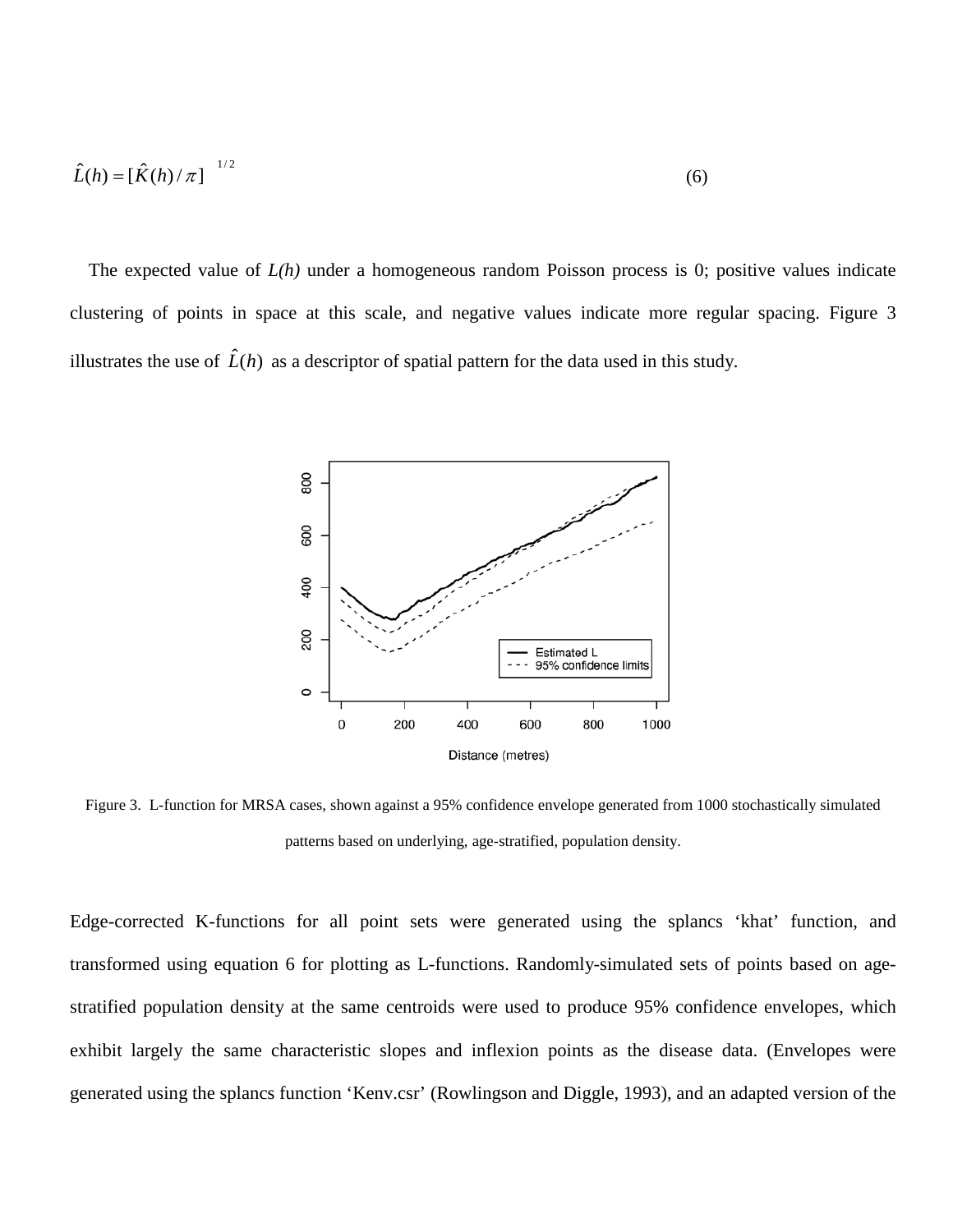same function which read simulated point sets from file). It can be seen that MRSA cases are least clustered (i.e., most regular) at a radius of about 180 metres. This characteristic pattern stems from repulsion between OA centroids, which have an average spacing of ~200m. The MRSA cases show significant clustering above and beyond that of the underlying population, at lags between 0 and 600 metres (in contrast, the MSSA cases have a pattern which falls at the upper limit of their confidence envelope, but never significantly outside it).

 It is important to note that both the K-function and the L-function are smoothed by measuring *cumulative*  clustering up to distance *h.* The pair correlation function (pcf) shown below, on the other hand, considers the instantaneous clustering of a point process at each particular scale.

$$
g(h) = K'(h)/2\pi h\tag{7}
$$

where  $K'(h)$  is the derivative of the K-function described in (3), and  $g(h)$  tends to 1 at large *h*. Figures 4a and 4b show pair correlation functions for the data in this study. The oscillations in Figure 4a illustrate the structured pattern of the OA population centroids which stems from their tessellated nature. In particular, there is a downspike at around 100 m, which represents regular spacing at the average OA radius, and again around 3500 m, representing the average radius of settlements in the study area. While this pattern largely drives the spacing of the disease cases allocated to the centroids, the MRSA cases can be seen to be more clustered at very short distances (0-100 m), and are generally more clustered than the base data at distances up to 3000 m. The negative values around 3500 m correspond to the average radii of population clusters in the base data; in other words, as at 100m, neighbours are generally sparse, at this distance, for an arbitrarilyselected point within the dataset. Figure 4b compares the pcfs of MSSA and MRSA cases, showing that their patterns are broadly similar, but that MRSA is more clustered at very local scales.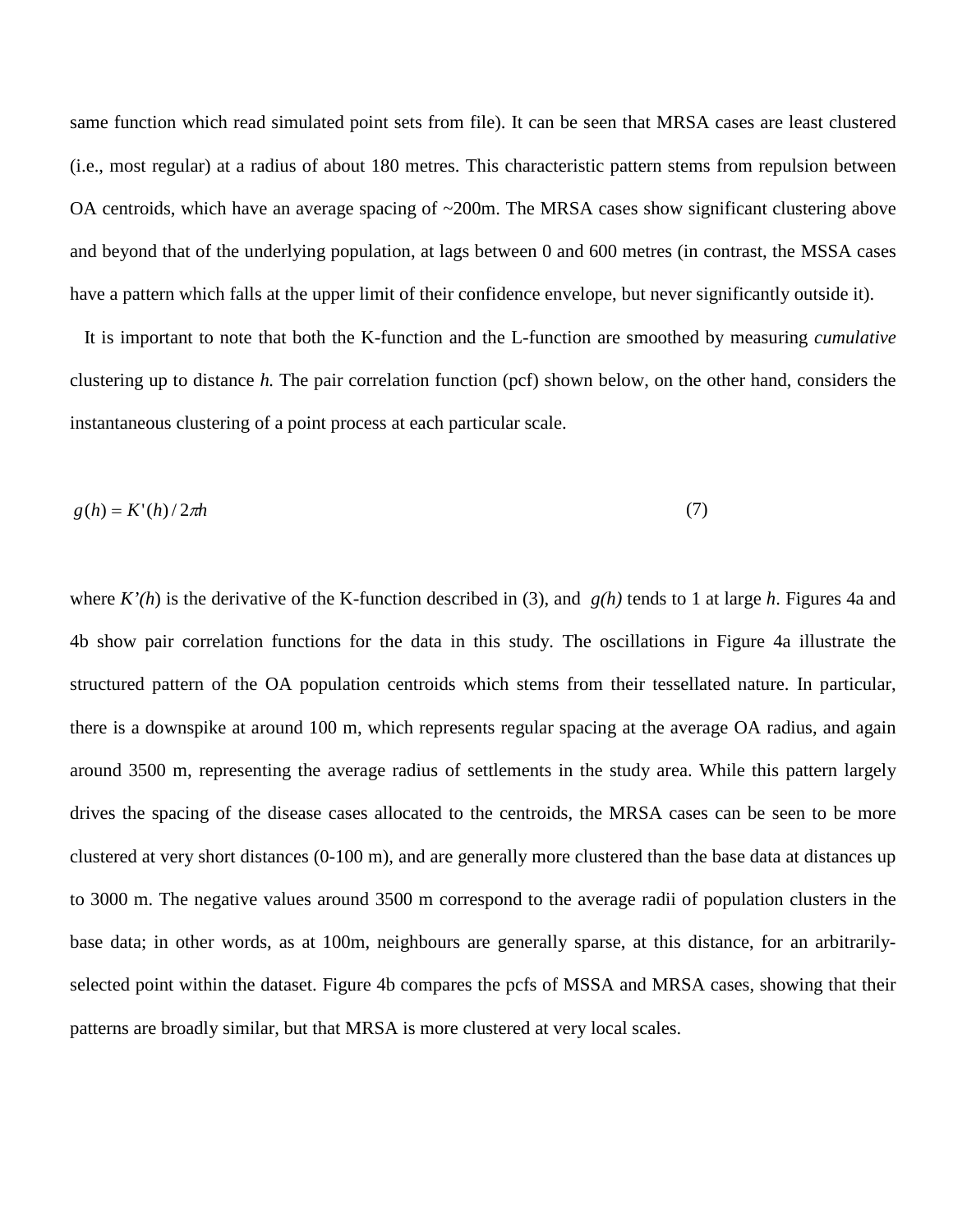

Figure 4a. Pair correlation functions for MRSA cases and the 1244 OA centroids to which data were aggregated for this study.



Figure 4b. Pair correlation functions for MRSA cases and MSSA cases.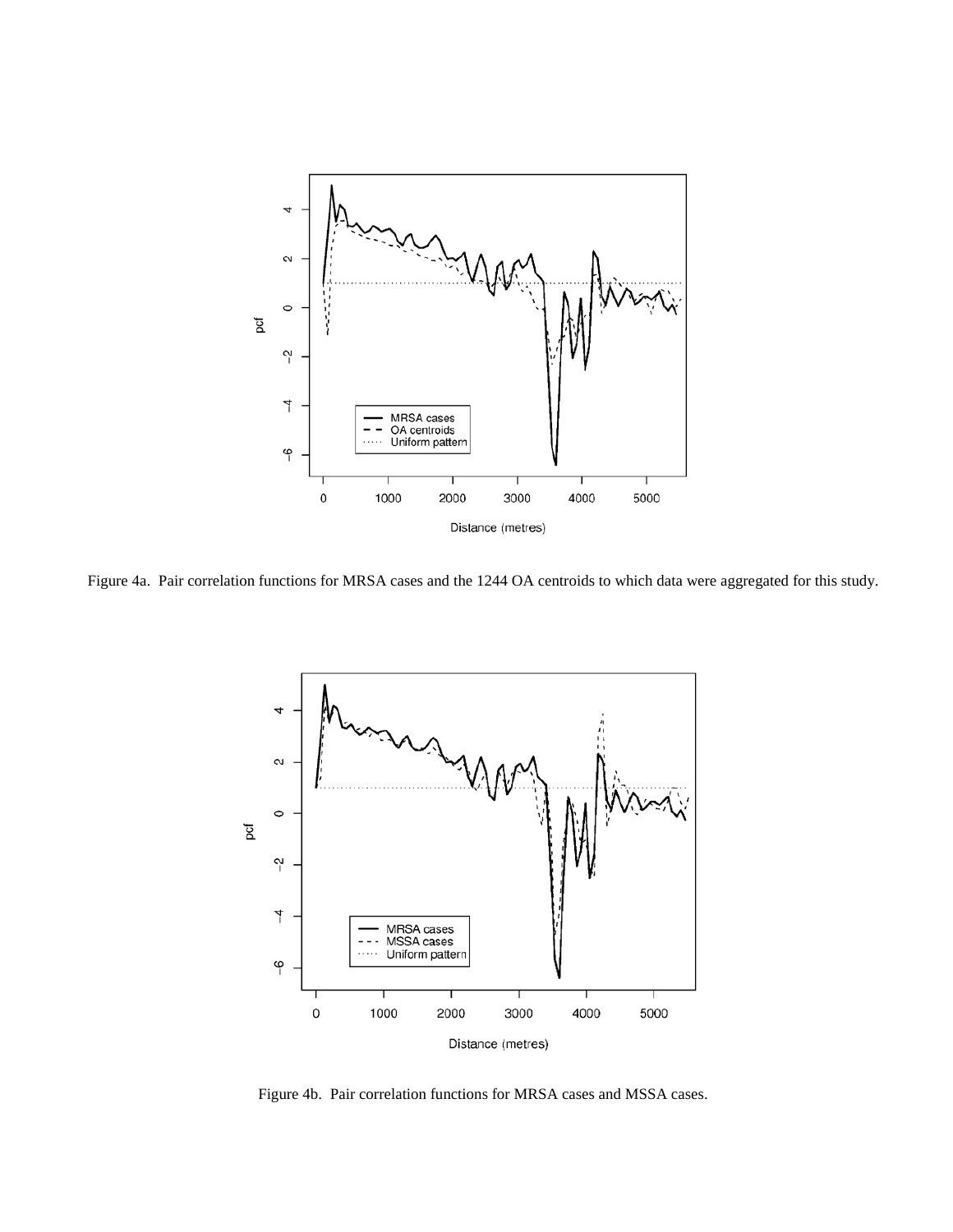K-functions are often used to model the spatial distributions of *marks* or *labels* within a single point set (for example, a set of mapped trees marked as 'infected' (cases) or 'uninfected' (controls) in a disease study). Here, the aim is to test whether events of one type tend to be surrounded by events of the same type, by a 'random labelling' of the existing points (e.g., Diggle and Chetwynd 1991). The random labelling hypothesis assumes that, among the combined group of case-control locations, the probability of a particular label at any location (in this case, a positive test for MRSA) is equal for all points, and not dependent on the label status of neighbours (MRSA / MSSA).

 In a practical application of random labelling, numerous populations of labelled points are generated by randomly re-allocating the existing labels (without replacement) to the existing data locations, generating a Kfunction for the resulting point pattern each time. From these simulated K-functions, we can create a 95% confidence envelope, against which (Kcases – Kcontrols) can be plotted. Departure from the envelope implies that the case pattern is meaningful (i.e., more or less clustered than expected) at this scale. While this addresses scale well, it gives a global index of clustering, rather than a map of where any clustering occurs, and differs from a test of independence between the two point *patterns*, which can be assessed using repeated random toroidal shifts.

 A spatial adaptation of random labelling was performed for this study by using a quartic kernel to smooth each resampled set of points, thus generating a statistical population of *surfaces*, rather than *vectors.* In order to perform a one-sided test at p < 0.025 for significant aggregation of points we can generate a surface, cell by cell, from the 97.5<sup>th</sup> percentile of the values generated from kernel smoothing of the relabeled points. Where the surface generated from the original case data exceeds these '*pointwise tolerance contours'*, the intensity for that cell can be considered significant. This general method (Kelsall and Diggle, 1995) combines visualisation of spatial pattern with a means of testing significance, and has been used for space-time analysis of disease risk (Sabel *et al*., 2000)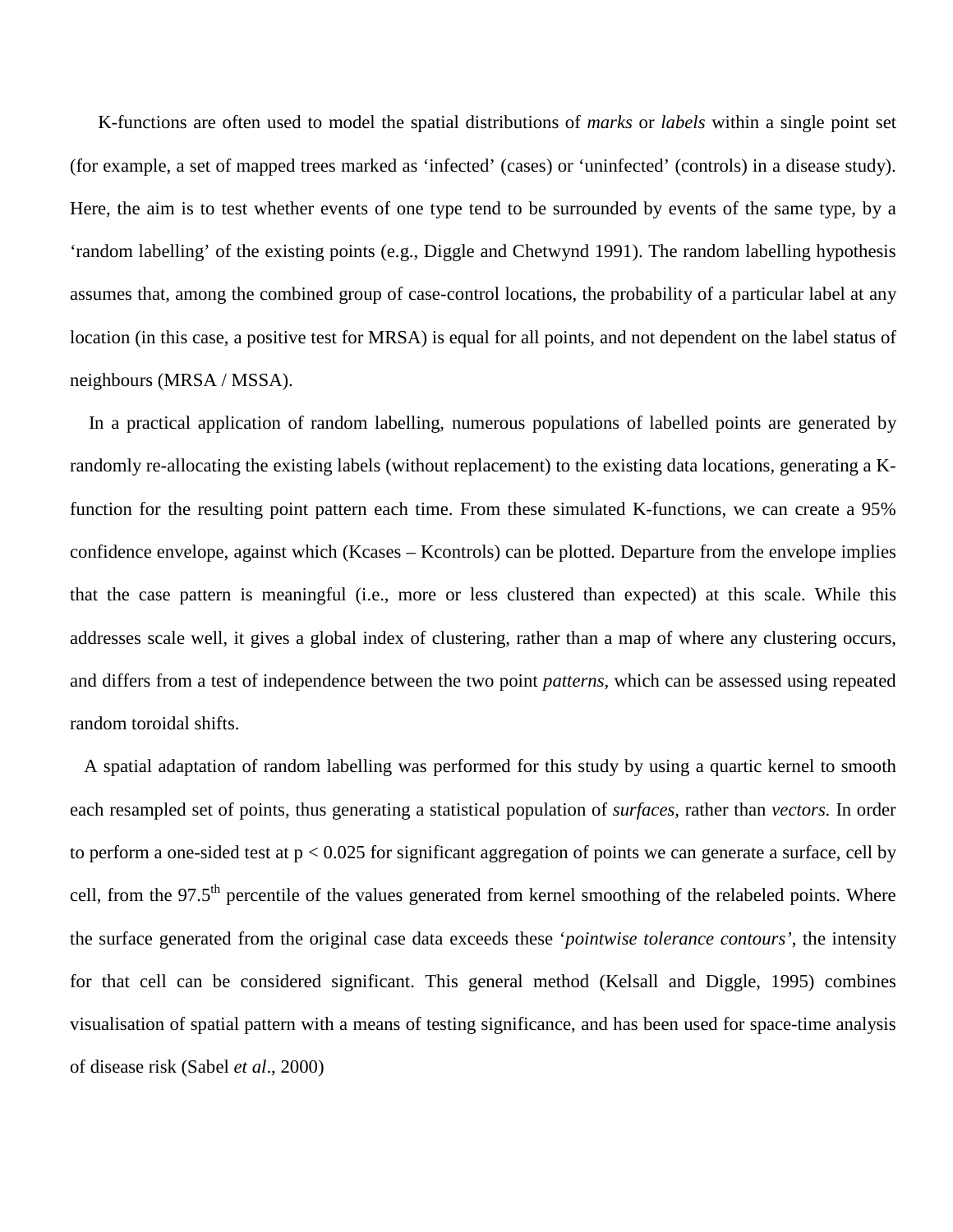1.4.3 Spatial scan statistics. The geographical analysis machine ('GAM') developed by Openshaw et al. (1988) relies on a similar 'moving window' to that used in kernel estimation. Regular grid points across the study area form the centres of variably-sized circles, within each of which the observed and expected number of cases (the latter based on local population at risk) are compared. Circles containing significantly high densities of points are drawn on the map. In the original version of GAM, circles may overlap, and contain the same case cluster, (i.e. are not statistically independent) and this was a key criticism of the technique. Methods developed to tackle this problem include spatial scan statistics, which build on the GAM approach, but constrain the geographical overlap between cluster centres and the circles around them, and which can be extended to space-time clustering by constructing volumes, rather than areas, around sets of data points. This study applied Kulldorff's spatial scan statistic (Kulldorff, 1997) which has been tested on a variety of real epidemiological datasets, and benchmarked on simulated point patterns, and which compares well to LISA indices (Hanson and Wieczorek, 2002).

#### **2. Methods**

### 2.1. NATURE OF THE DATA

This work uses spatial information available for *Staphylococcus aureus* isolates processed by a UK general hospital between 01/09/2004 and 31/08/2005. The samples represent a catchment area defined largely by the bounds of 3 Primary Care Trusts (see Figure 1) and cases which fell outside the boundary were discounted (82 cases of MRSA (9% of all MRSA cases) and 188 cases of MSSA (9.3% of all MSSA cases)). The population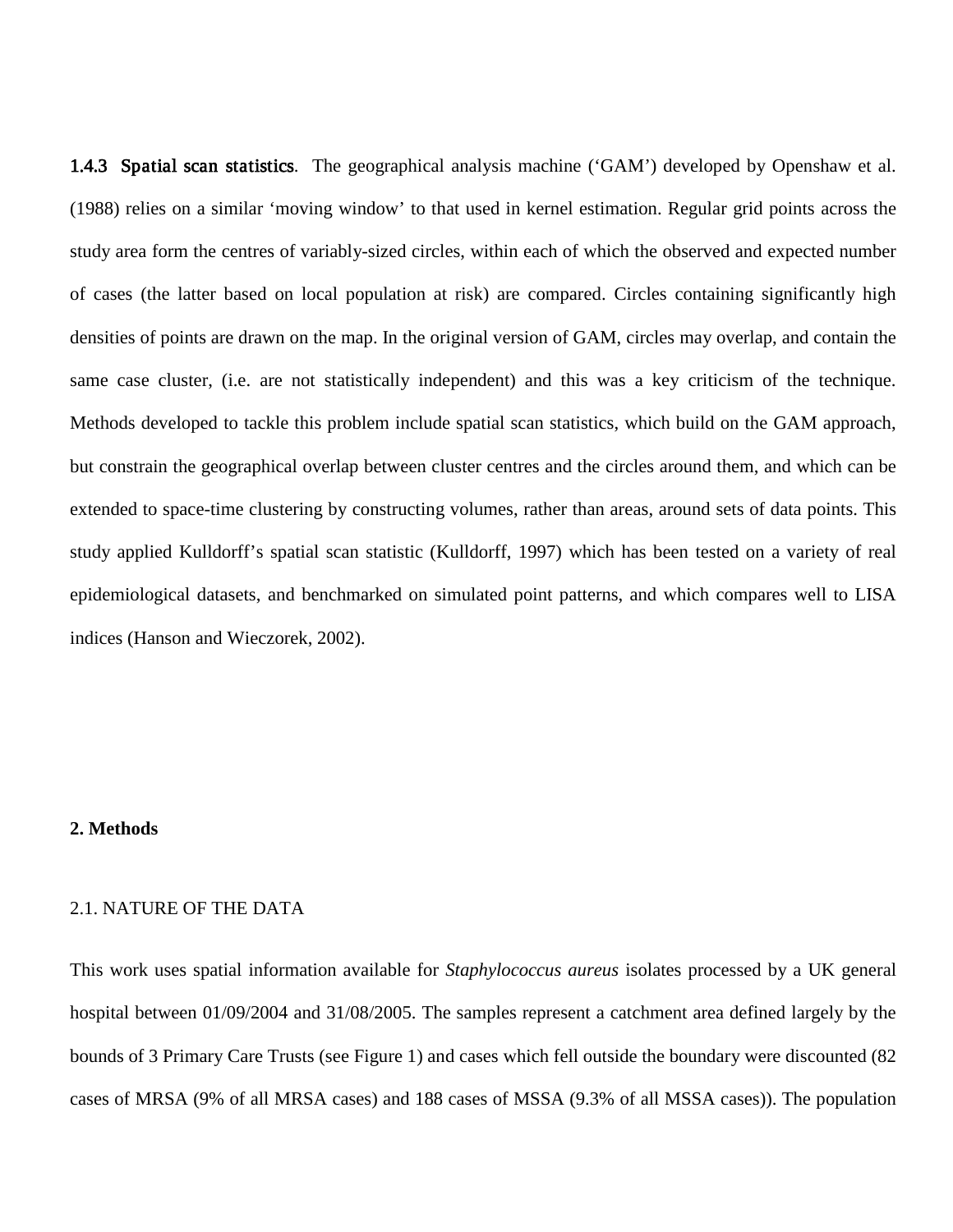within the bounds (based on 2001 UK Census data) was 374,883, while the total number of patients registered with GPs within the area was 398,642. This implies that 6% of the registered patients live outside the selected study area, so that the discounted proportions above are reasonable. The data available are a good representation of the study area (in other words, given the notification procedures in place in the region, the number of any isolates sent outside the study area for analysis is likely to be insignificant). The study bounds measure roughly 25 km by 25km, and the area of the selected polygon is 328.6 km<sup>2</sup>.

 For each laboratory sample, the home unit postcode provided was matched to centroid coordinates from the UK All Fields Postcode Directory (AFPD) (Office of National Statistics, 2005), and to the population centroids of 2001 Census OAs. The bounds shown in Figure 1 contained 1244 OAs, and 11,387 spatiallyreferenced unit postcodes, which were mapped onto 2001 Census OAs using the AFPD.

 The data contained a number of inaccuracies in terms of recorded birth dates and post codes, and only some of these could be corrected. 11.5% of the original case records had incomplete unit postcodes and could not be spatially located; this was improved to 7.9% by independent telephone follow-up of the missing data to GP practices, but the outstanding cases (24 MRSA and 221 MSSA) were discounted for the purposes of this study. Inclusion of these records, which could only be geo-coded to a coarser spatial resolution, or not at all, would have severely prejudiced an assessment of spatial pattern. There was no bias towards specific postcode zones among these omitted records, so the omissions are unlikely to have introduced any statistical bias in the analysis.

 Preliminary analysis identified patient age as the most important predisposing factor recorded in the dataset (see Figures 2a, 2b), and all analyses were stratified, to 3 age groups: under 65, 65-85 and over 85. The restriction of most demographic data to OA-level necessitated a tradeoff between spatial resolution and verifiable demographics, since, for most analyses stratified by the age and local density of the vulnerable population, case data were aggregated to OA population centroids.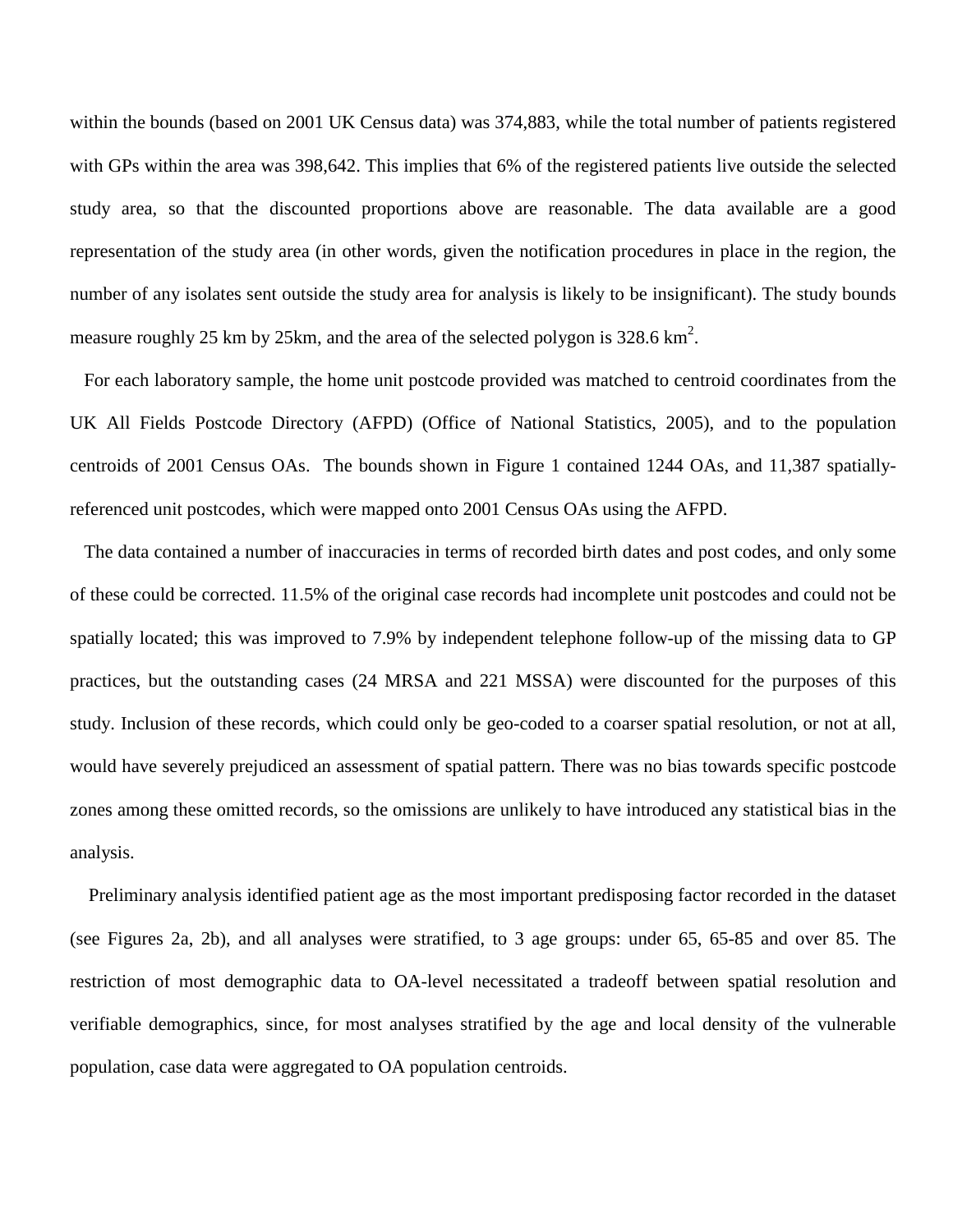Stratification by age, and the presence of both MRSA and MSSA data, led to 6 distinct data categories which are summarized in Table 1.

Table 1. Data categories (DCs) for the study, showing total within-bounds numbers of cases ('No. cases') and global incidence probability in the study area ('IP'). IP was calculated by dividing the number of cases in each age category by the total number of people in this age group in the 2001 Census (thus assuming a relatively static age structure).

| Disease     | Age category | Under 65  | 65 to 85  | 85 and over |
|-------------|--------------|-----------|-----------|-------------|
|             |              |           |           |             |
| <b>MSSA</b> | No. cases    | 1090      | 563       | 214         |
|             | IP           | 0.0034457 | 0.0109267 | 0.0303331   |
| <b>MRSA</b> | No. cases    | 196       | 429       | 207         |
|             | IP           | 0.0006196 | 0.008326  | 0.0293409   |

# 2.2 SPATIAL ANALYSIS TECHNIQUES USED IN THIS STUDY.

2.2.1 Spatial / spatio-temporal scan. The spatial scan statistic software described in 1.4.3 is publicly available as the SaTScan software package (Kulldorff, 2006). This widely-used technique was used to identify clustering of cases against background population. SaTScan analyses were stratified by age to the six DCs shown in Table 1, by separating out MRSA and MSSA case locations, and in each case using the three age categories as a covariate in the analysis.

2.2.2 Stochastic simulation and kernel density estimation. As an alternative to spatial scan, stochastic simulation and kernel estimation were combined as recommended by Kelsall and Diggle (1995). All kernel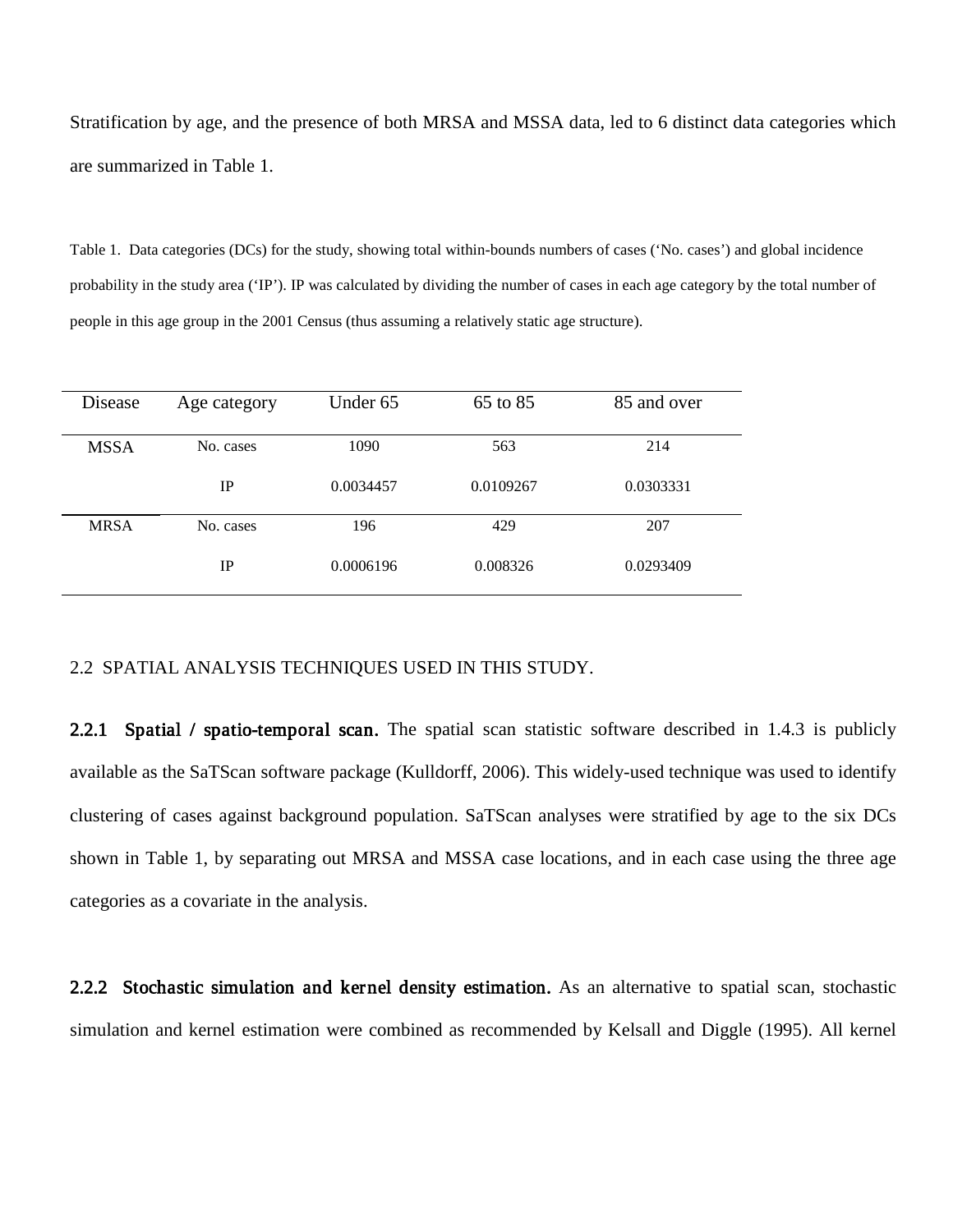and k-function analysis described in this section was carried out using the R language (R, 2005), and the splancs (Rowlingson and Diggle, 1993) and spatstat (Baddeley and Turner 2005) libraries in particular.

 Stochastic simulations were based on the global age-stratified Incidence Probabilities (IPs) shown in Table 1. The null spatial model (as characterized by Waller and Jacquez, 1995) is a heterogeneous underlying Poisson model with no spatial autocorrelation other than that caused by heterogeneities in the population at risk: i.e., varying population density and age structure. Monte Carlo techniques were applied to the known age structure at each OA centroid, to generate a reference distribution consisting of 1000 sets of simulated case locations, from which confidence limits can be generated. These simulated case sets can be stratified into the 3 chosen age categories, or combined to produce expected total counts for each OA.

 Simulated locations were randomly generated using a Python script which produced whole numbers of expected cases for each location. Because the real case data were tied to the population centroid of the OA, simulated cases were not randomly perturbed around this centroid, but were instead assigned to the centroid, ensuring that the simulated and real datasets were more directly comparable, both before and after kernel estimation.

 In order to assess significance of MRSA clusters, kernel estimation was employed as described in section 1.4.2. A quartic kernel was used to smooth each simulated point set, as well as the real data locations for MRSA, to a grid of 100m.

 Selection of a bandwidth in this context is not trivial: Kelsall and Diggle (1995) note in discussing the generation of relative risk surfaces that a variety of methods may be used, and that edge-correction of the estimates for cross-validation is vital. Bandwidth selection is further complicated by the fact that discrete data such as the OA centroids used here bias the cross-validation score for smaller bandwidths (Chiu, 1991), and by the fact that, for sparse data, many 'expected' kernels will contain few or no data points and will again bias cross-validation estimates towards infinity (Hickson and Waller, 2003).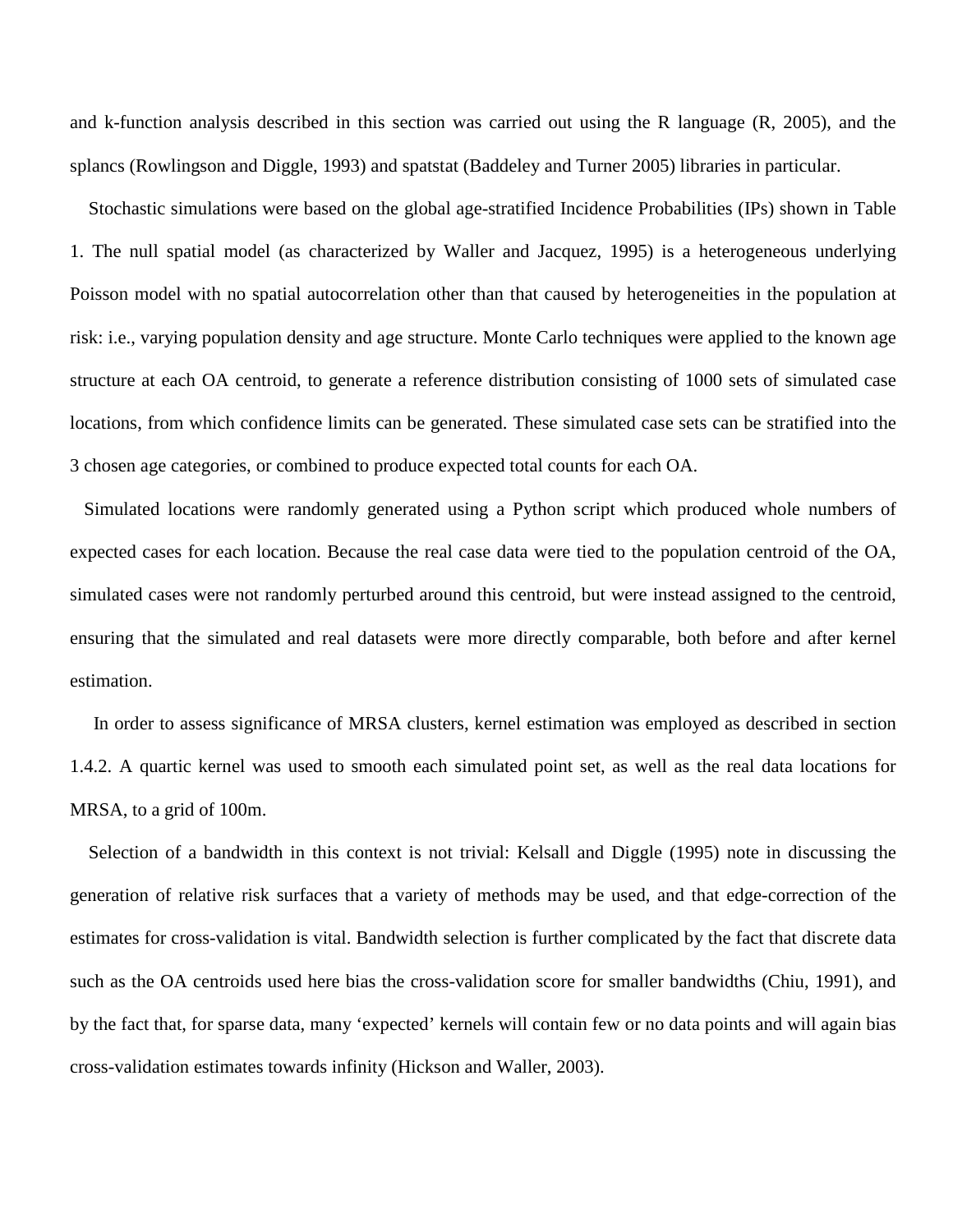

Figure 5. Kernel density estimation results for four different bandwidths: 200m, 400m, 1000m and 4000m.

For the purposes of this study, a kernel bandwidth of 200m was implied by finding the minimum from a simple plot of mean squared distance (using the splancs 'mse2d' function). This value was expanded to 400m in an attempt to counteract the artificial structure imposed on OA centroids, and 'force' neighbouring centroids to have more influence. This is largely a subjective choice, as described in Silverman (1986), but is partly based on an assessment of kernel coverage: a bandwidth of 200m left 14% of OA centroids as the only data point in a kernel (max. per kernel=8, mean=2.92) while a 400m kernel left only 3% of kernels covering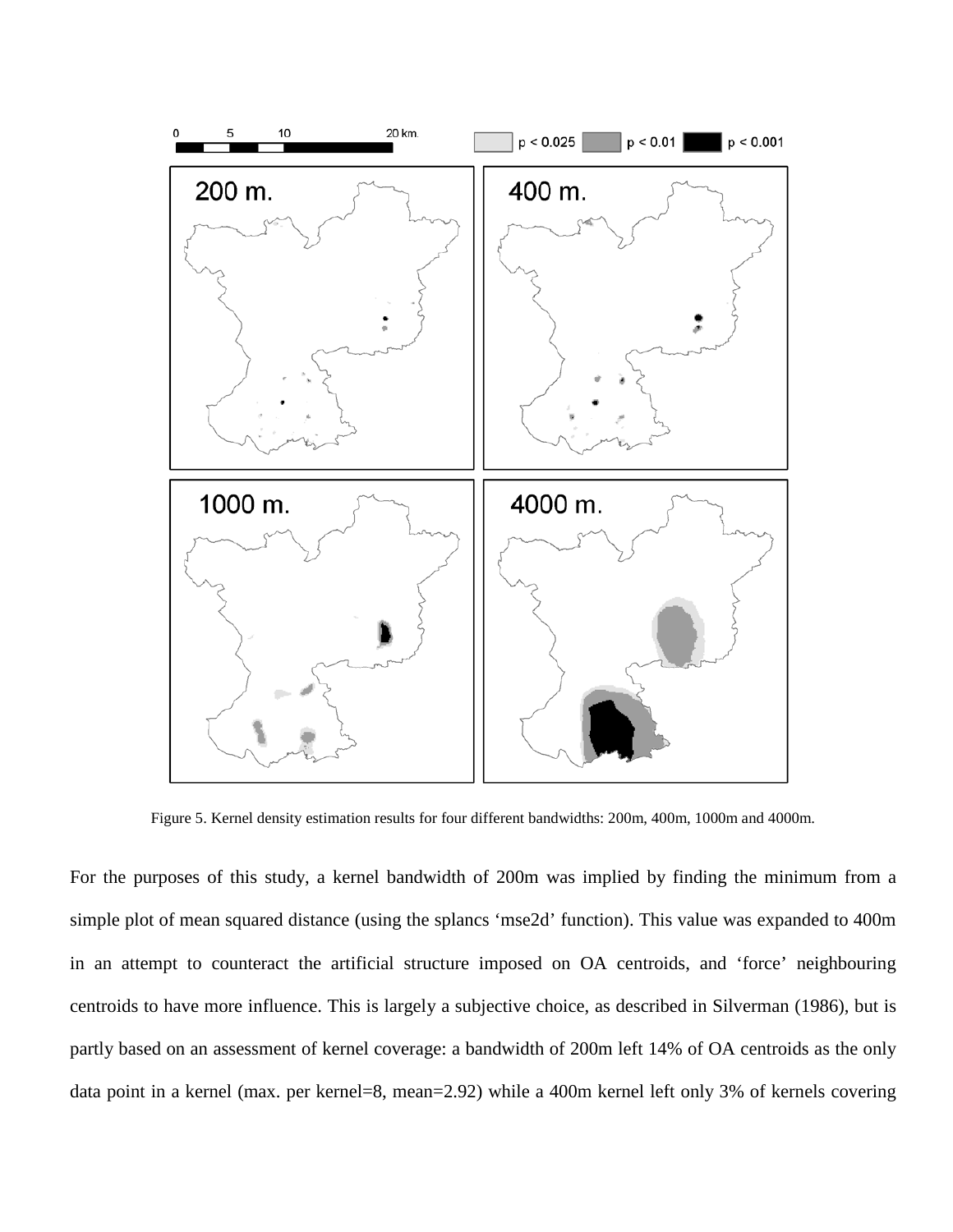only one data point (max. per kernel=15, mean=6.8). In fact, the core clusters identified by 200m and 400m bandwidths differed very little (see Figure 5); however, an increase in bandwidth to 1km. indicates just one highly significant cluster in the East, and a further increase to 4 km. (a distance which people might be expected to travel to their place of work) moves the significant excess to the South of the study area. This bears out the contention of Waller and Gotway (2004) a variety of bandwidths, considered together, may actually give broader insight into underlying phenomena at different scales.

 The chosen bandwidth of 400m was applied to random labellings of the cases and each of the 1000 simulated 'control' datasets (Kelsall and Diggle, 1995). For each grid cell in the 'real' surface, a significant value was taken to be one where at least 975 of the simulated cell values were exceeded by the real value. This extends the metaphor of the 2-dimensional confidence envelope to a 2.5D confidence surface: only where points are unusually clustered in reality do they generate local spikes which can penetrate through the 97.5<sup>th</sup> percentile surface and be seen as significant. (Consideration of the 2.5<sup>th</sup> percentile as a lower bound would, effectively, generate a 3-dimensional confidence volume. However, only excessive clustering above the upper bound was considered for the purposes of this analysis).

2.2.3 K-functions and kernel estimation from random labelling For random labelling of MRSA/MSSA cases, unit postcode-level locations could be used, since underlying population density was not an input. Overall sampling intensity per head of population (MRSA and MSSA combined) varied widely across the study area. There was also a natural tendency for paired results due to medical follow up; i.e., cases where an individual tested positive for MRSA and was later found to be clear, or cases where MRSA was suspected but was only identified on a subsequent test. Paired tests were found to have occurred for 15% of the MRSA cases. Where control data are available, random labelling can help to verify that clustering among cases is genuinely due to a process by which this label tends to aggregate and not simply an artefact of denser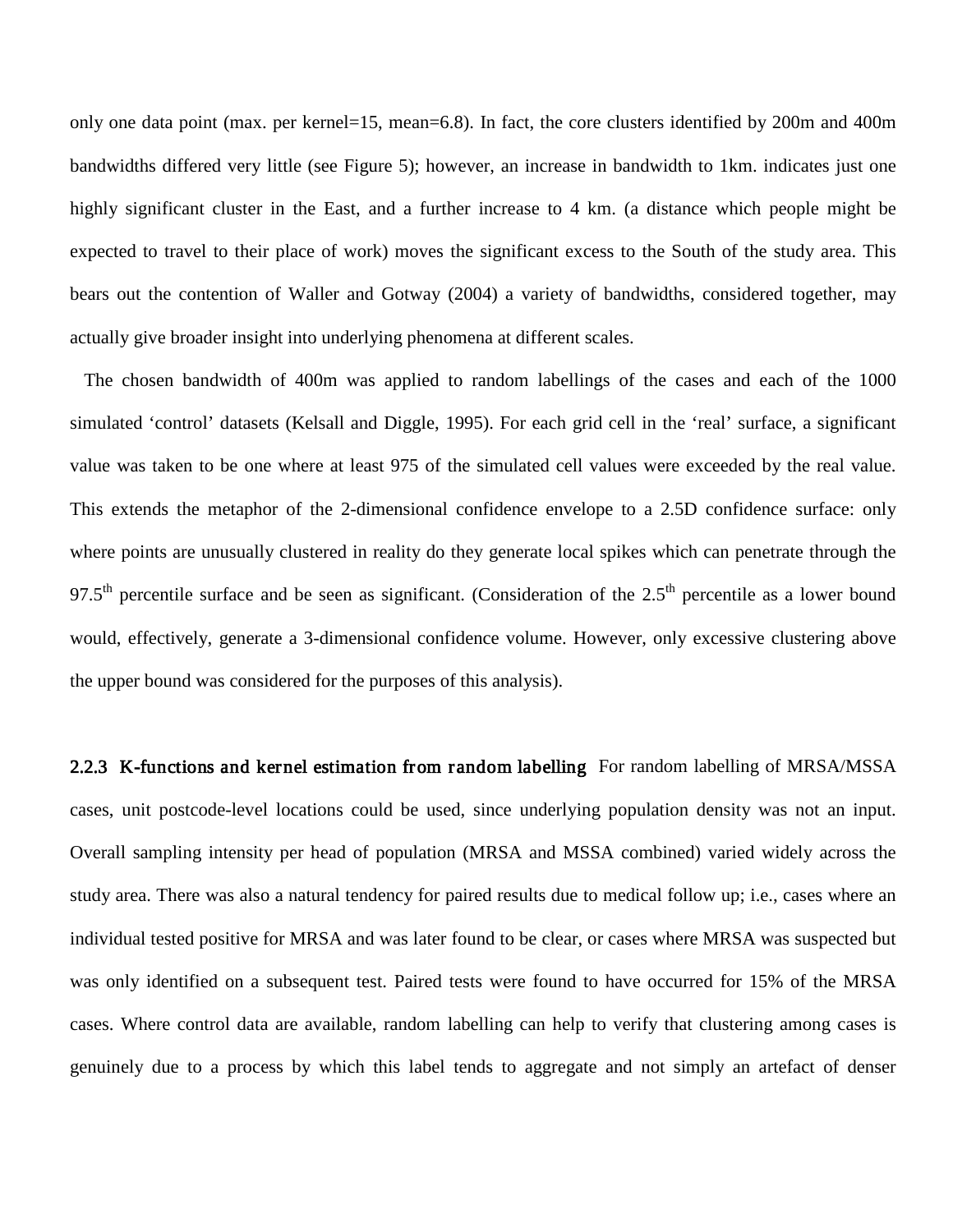sampling in these areas. However, given the low likelihood that an active *S. aureus* infection will fail to be notified, it is not reasonable to interpret varying MRSA density as simply a sampling artefact. Rather, sampling rates generally increase in areas where MRSA incidence is high.

 K-function plots from random labelling were useful in identifying a global clustering trend, but less useful in identifying where variations might be. To spatially assess significant departures from the confidence envelopes, kernel density estimation was employed (as described in section 1.4.1). Randomly-labelled point sets were smoothed with a fixed-bandwidth 400m quartic kernel as in section 2.2.2, and the 97.5<sup>th</sup> percentile of the results was used to represent the upper envelope as it exists across space. The genuine MRSA case locations were then smoothed with the same kernel, and areas where the smoothed grid exceeded the 97.5<sup>th</sup> percentile grid were outlined and mapped as significance contours.

#### **3 Results**

# 3.1 SPATIAL AND SPATIO-TEMPORAL SCAN WITH SATSCAN

Spatial scan statistics for the MSSA data identified the entire study area as one or two clusters, and did not discriminate any local clustering. Spatial scans for MRSA with age as a categorical covariate (under 65, 65-85 and over 85) identified a number of apparently significant clusters among the MRSA cases (shown as a component of Figure 7). It is important to note that two of the highly significant clusters ( $p < 0.0001$ ) consist of just one or two OAs where risk is strongly elevated. The same two OAs retain their importance when the analysis is extended to spatio-temporal clustering, and will be referred to in later discussion as C1 and C2 (see Figure 6).

 The identification of these small areas as significant clusters was a useful outcome, and the SaTScan software scan was particularly useful in allowing an easy extension to spatio-temporal scan.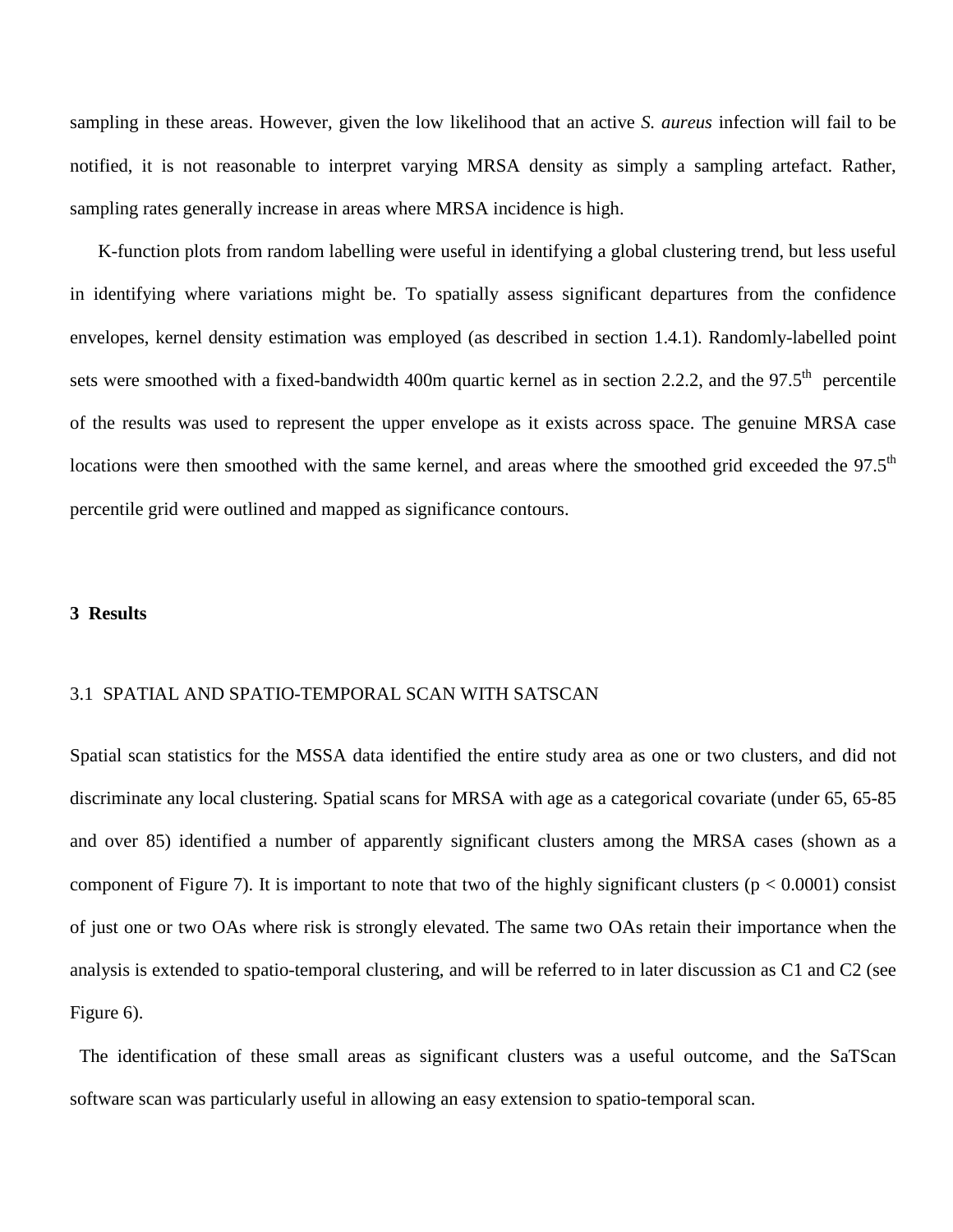

Figure 6. SaTScan-generated spatio-temporal clusters for MRSA, with 3 age categories as covariates. OA polygons whose centroids participate in significant clusters are shaded by local relative risk. NB: despite this choropleth display, the SaTScan analysis was based on point centroids rather than areas.

# 3.2 STOCHASTIC SIMULATION AND KERNEL DENSITY ESTIMATION

Based on kernel estimations with bandwidth of 400m, MRSA cases were found to be significantly more clustered in certain areas than the stochastic simulations based on population density (see Figure 7). The results broadly bear out the clusters identified by SaTScan. However, although both methods rely on running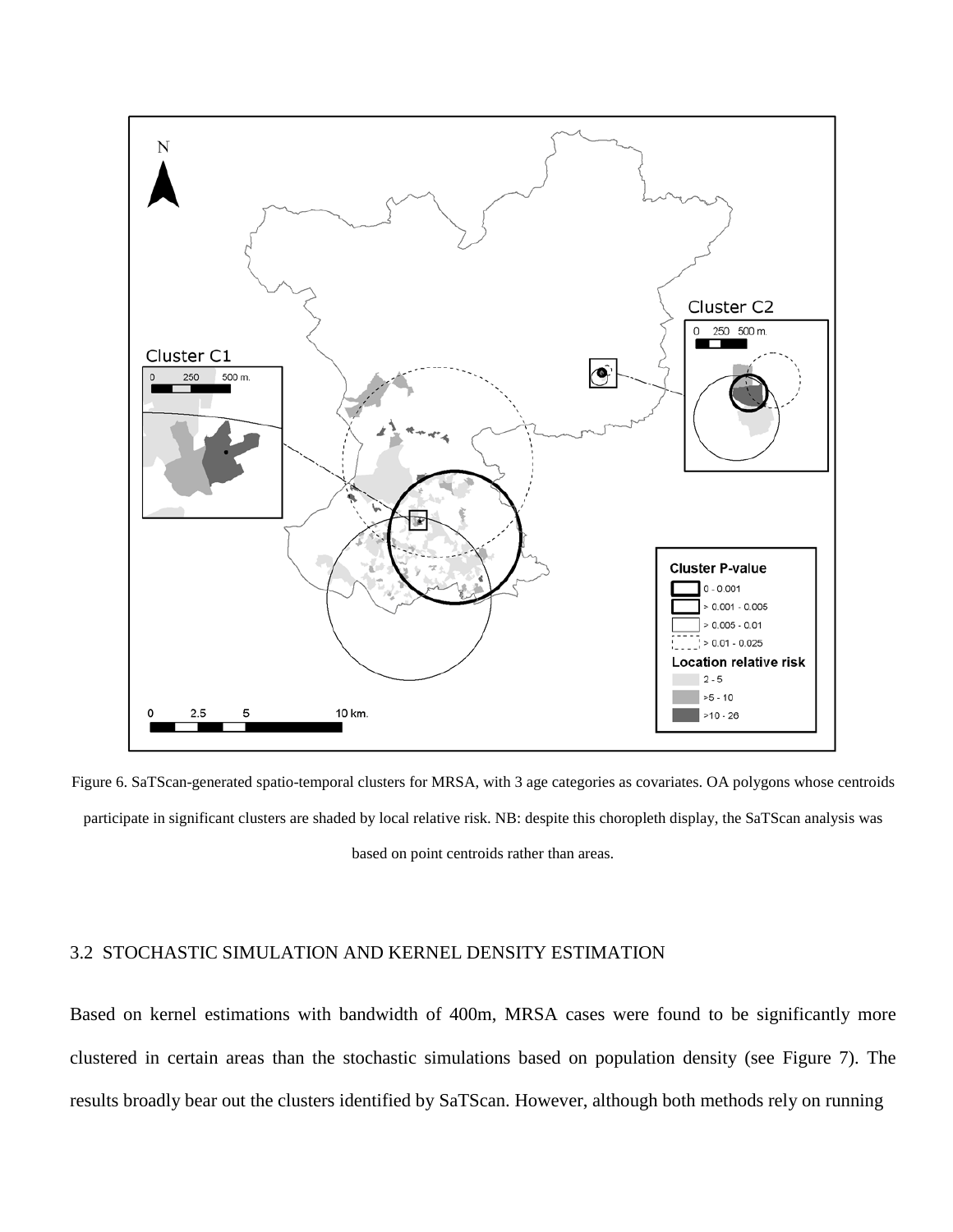

Figure 7. Significant clusters identified using pointwise tolerance contours from kernel density estimation broadly support the identification of clusters from spatial scan. The example shown here used a fixed quartic kernel with a bandwidth of 400m.

circular windows across the data, the adaptable bandwidth of the spatial scan allows us to identify 'elevated risk' circles of varying size, including a sizeable area in the South of the study region. The kernel estimation method, on the other hand, shows this area as a set of individual local significance peaks, unless the selected bandwidth is unrealistically large. When the pair-correlation function for all MRSA cases is plotted against 95% confidence limits generated from stochastic simulations (see Figure 8a), it can be seen that the major departure from randomness is at very short range (0-100m), reinforcing the conclusion that the major clustering effect in this data is one with virtually no spatial lag: in other words, cases co-occurring at, or at least aggregated to, the same location. The impact of this very small set of coincident points is reinforced by a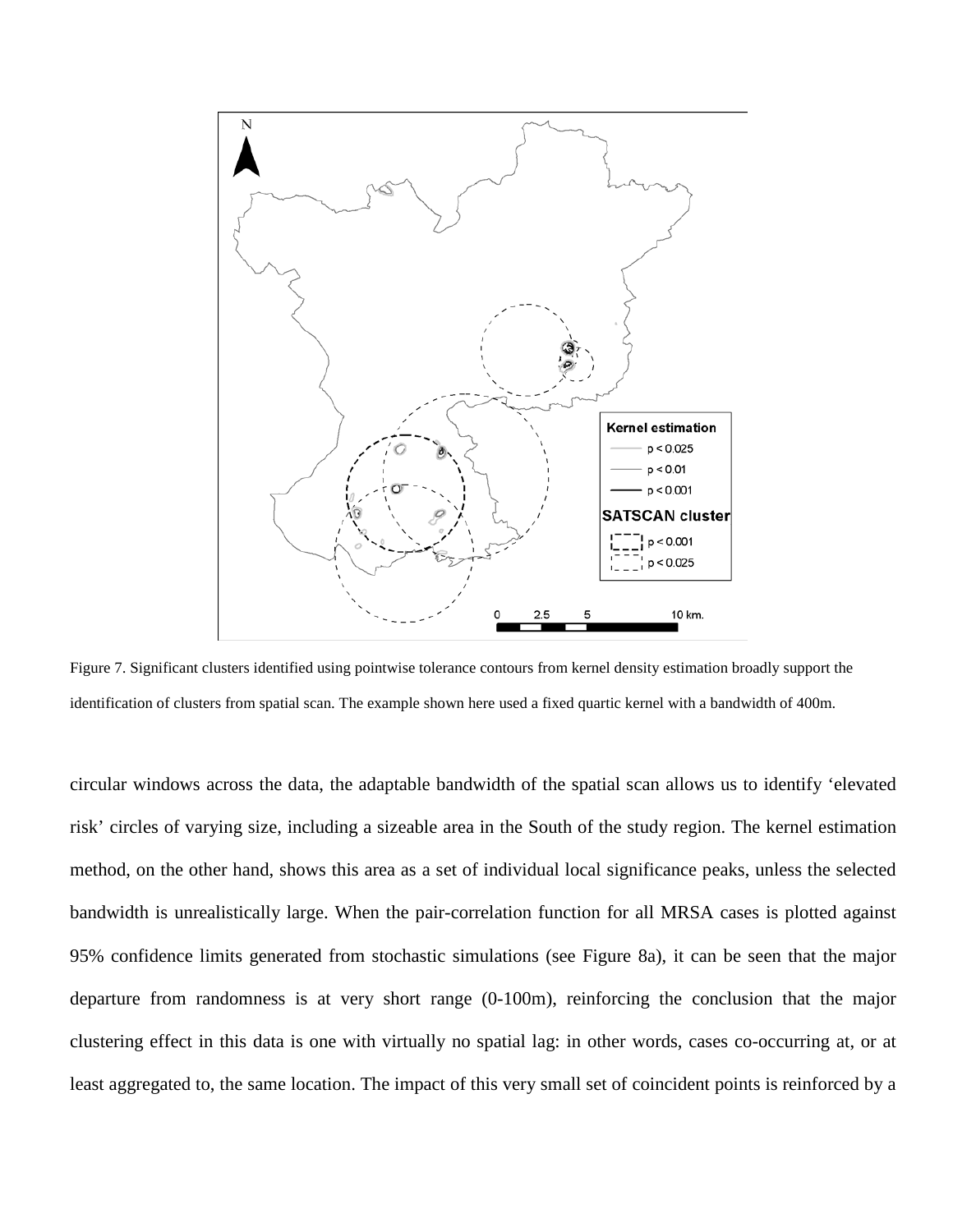pair correlation function where the 22 MRSA cases registered to the two postcodes at the centres of clusters C1 and C2 have been removed (Figure 8b), bringing the pcf within the confidence limits for most of its range.



Figure 8a. Pair correlation functions for MRSA cases, and 95% confidence intervals generated from 1000 age-stratified stochastic simulations. MRSA case clustering beyond the confidence envelope is most noticeable at extremely short distances (0-100 m).



Figure 8b. Pair correlation functions for MRSA cases as above, with 22 cases from clusters C1 and C2 removed. The function now falls within the confidence limits at very short range (0-100m).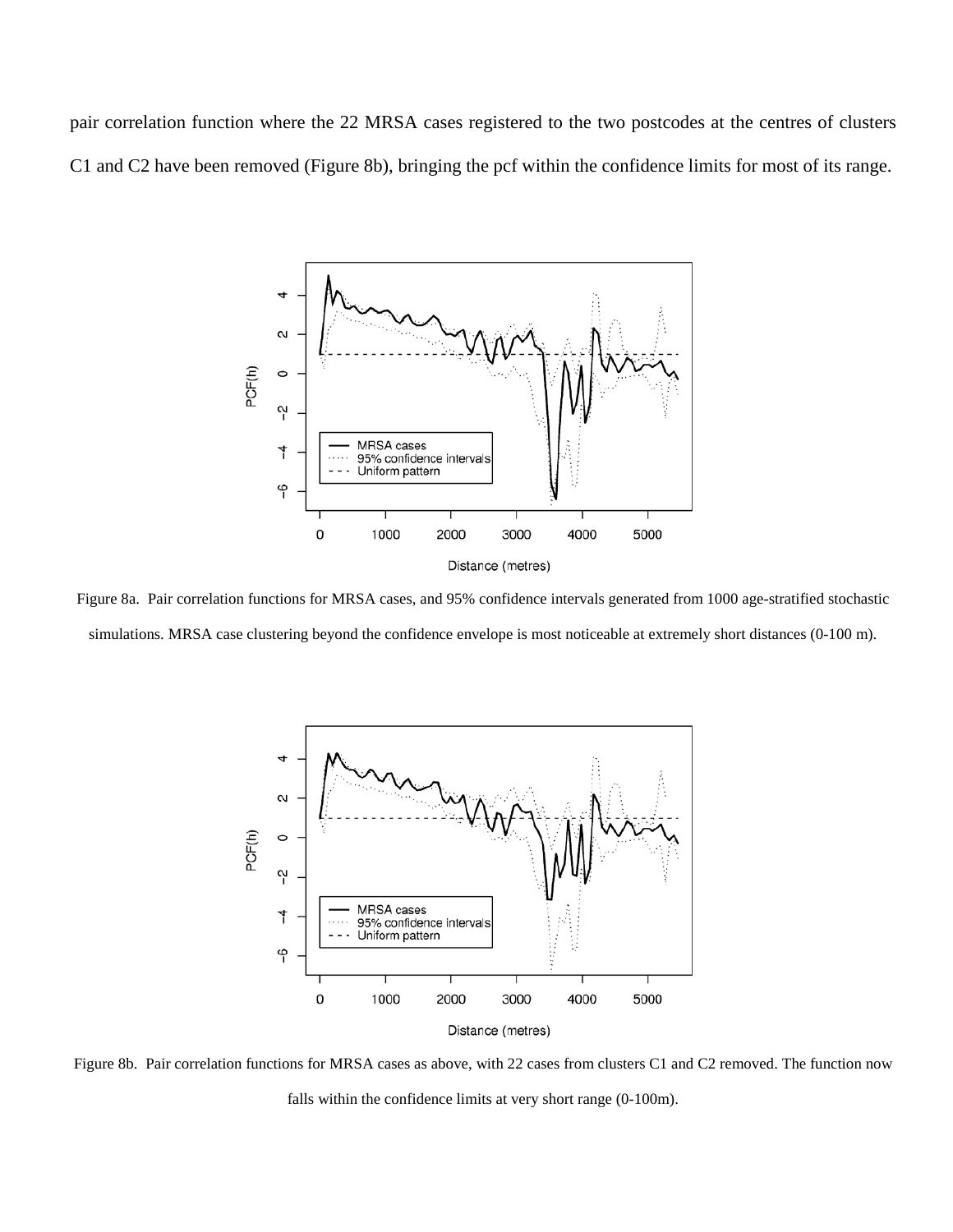### 3.3 K-FUNCTIONS AND KERNEL ESTIMATES BASED ON RANDOM LABELLING

 When subjected to 500 random labellings, the MRSA cases are significantly more clustered at distances of 0 to 180m than would be expected from a chance sampling of all data points. When stratified by age, however, this significant clustering is limited to the under-65 age group (Figure 9). A spatial investigation of this pattern among the under-65s was generated using the kernel method described in Section 2.2.3, and is shown in Figure 10. For cluster C2, the high density of MRSA samples in this age group is associated with an equally high density of MSSA samples; i.e., no significant excess is seen. For C1, MRSA cases are still significantly more clustered than MSSA cases among the under 65s.



Figure 9. Stratified random-labelling analysis with MRSA as cases and MSSA as controls. Significant departure from the envelope (i.e., clustering) is seen only in the under-65 age group, at very small spatial lags (<150m).

 Across the study area as a whole, this implies that sparse and dense patterns of MRSA generally coincide with correspondingly sparse/dense patterns of MSSA except in the under-65 age group, where MRSA is more clustered at certain locations. It is useful to note at this point that the soft-tissue infections characteristically caused by *S. aureus* will almost certainly be notified to a medical practitioner, and this practitioner may, in the first instance, treat with antibiotics or take a sample. If MSSA is treated successfully with a broad-spectrum antibiotic, and a sample is not taken, the case would not appear in this dataset. However, an MRSA infection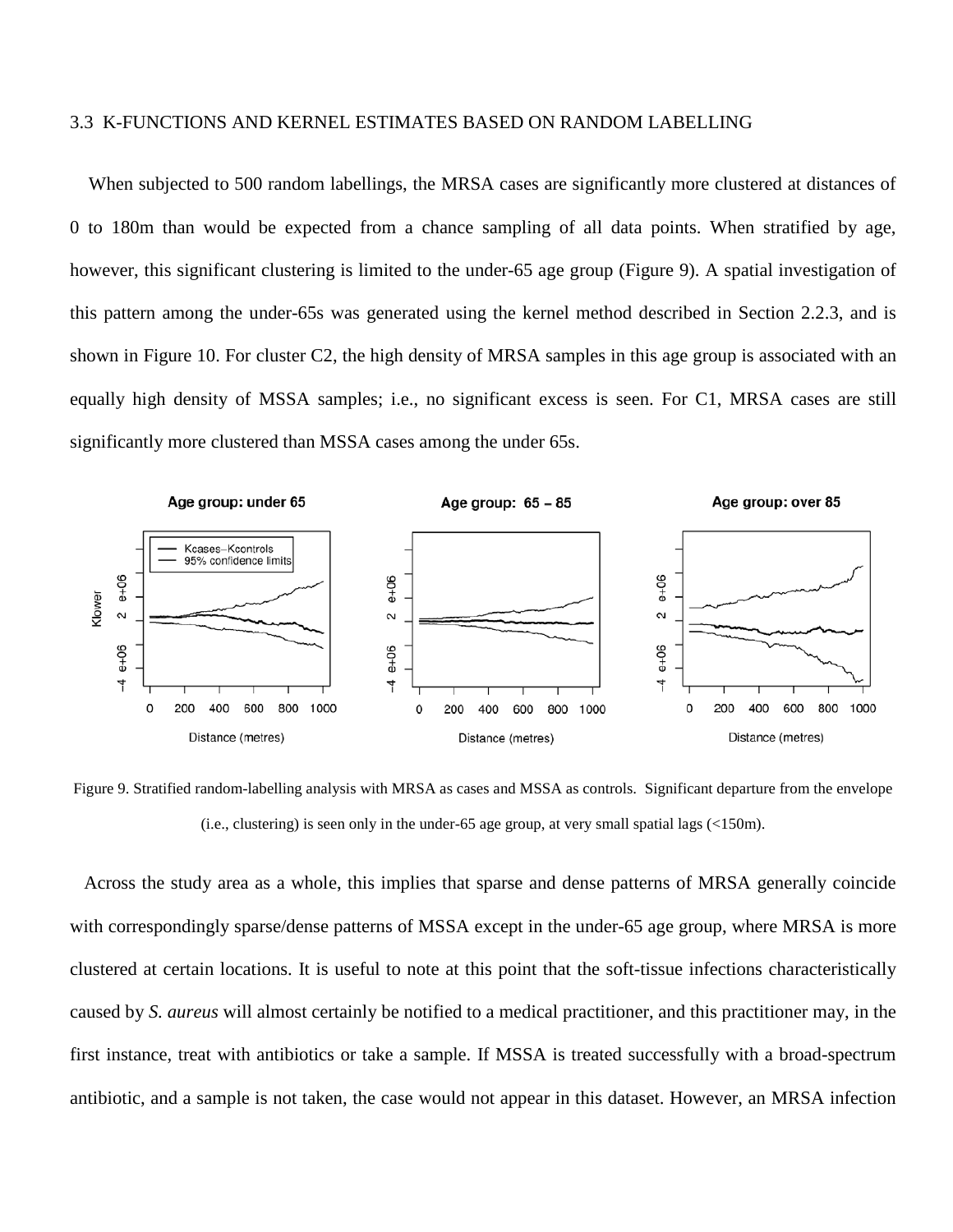would persist to the stage where a sample must be taken and processed. The result will be a potential preferential bias towards MRSA coverage in this dataset, so that any observed difference in MSSA sampling intensity across the study area is most likely to result from a medical practitioner's tendency to treat, or to test, when the patient first presents.

 It appears likely that, in general, MSSA sample density is being driven by incidence of MRSA infection, particularly among older people. Coupled with the fact that 15% of the MRSA-positive individuals had been re-tested at some point, this implies pragmatic, structured medical follow up in areas (and possibly in institutions) where perceived risk is high. For example, cluster C2, where 12 of the central 13 MRSA cases stem from a single nursing home, shows no significant excess of MRSA over MSSA. It is interesting to note the two main cases where MRSA/MSSA tracking does not apply; i.e., the locations where MRSA-MRSA clustering (in the under-65s) is most significant (see insets in Figure 10). Both of these peaks coincide with significantly high MRSA rates in general (one of them coincides with cluster C1), but they represent very different phenomena. Cluster C1 (11 cases in total) centres on 9 individuals registered at the central unit postcode of the cluster, where 2 separate medical care institutions are registered, both catering to clients under 65. This independent reinforcement of the pattern identified by the kernel estimation is encouraging. Individuals from this postcode were prioritised for further investigation by the hospital, which revealed that 7 individuals were registered at one of the nursing homes, and 2 at the other. This example highlights the necessity for data on patients' healthcare status to be attached to this type of microbiological sample. A simple flag ('resident in medical care') would enable the immediate stratification of records by healthcare status, and the assignment of different expected risks to Census OAs based on the presence and size of healthcare institutions. Simulated cases could then be based on an assumption of risk which was low for the general population, but elevated where nursing homes are known to be present. Similarly, a record of last hospital attendance would enable sample data to be, in effect, related to more realistic prior probabilities for the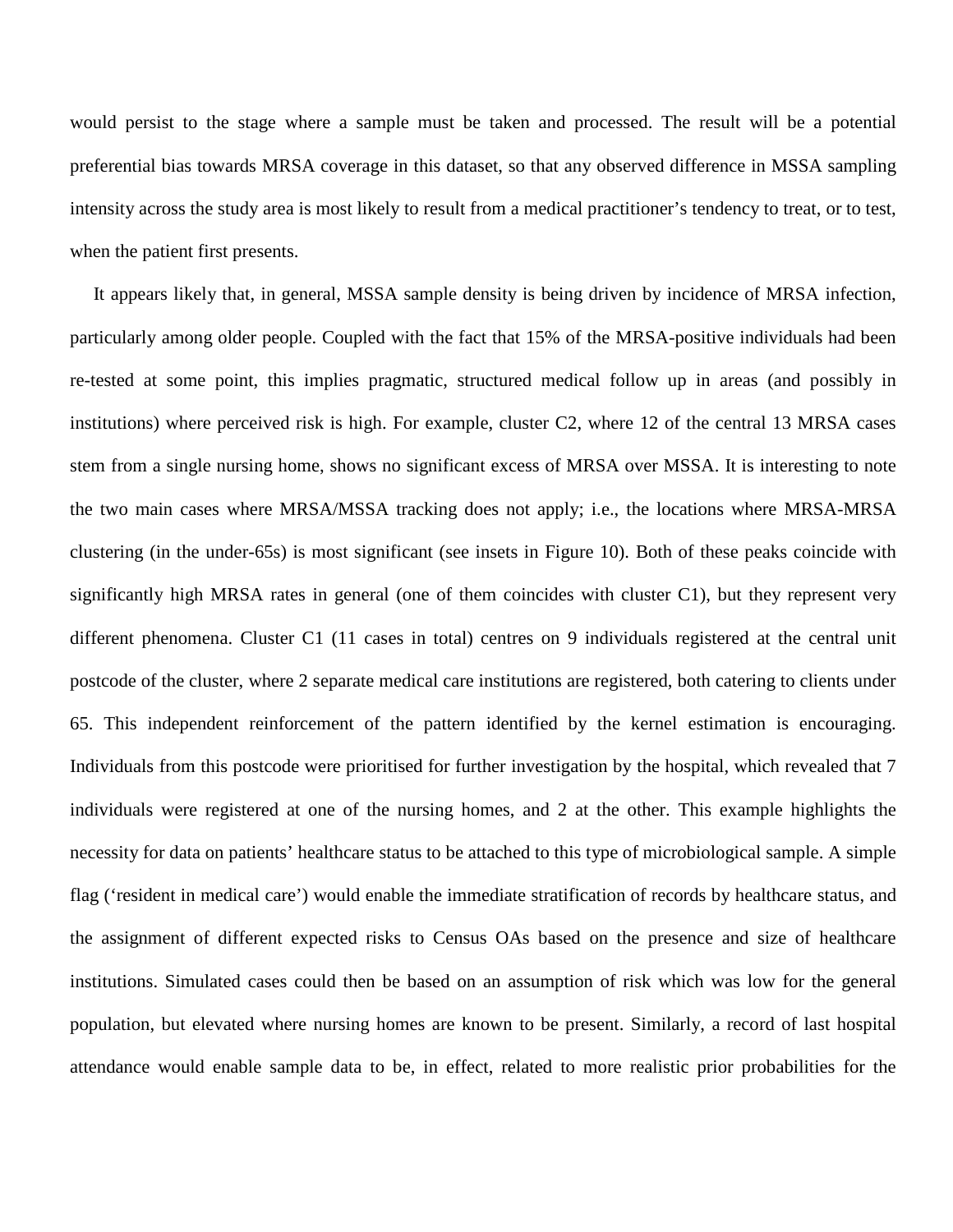assessment of significance. The pressing need for supplementary data, recorded at the time that the microbiological sample is taken, is further discussed in section 5.



Figure 10. Kernel density analysis of randomly-labelled MRSA/MSSA data for the under-65 age group. There are two particularly significant areas (C1 and C3) where high MRSA rates overall coincide with high rates of MRSA relative to MSSA among the under

65's. NB: in cluster C1, note the cartographic displacement of the two nursing homes registered at the central postcode.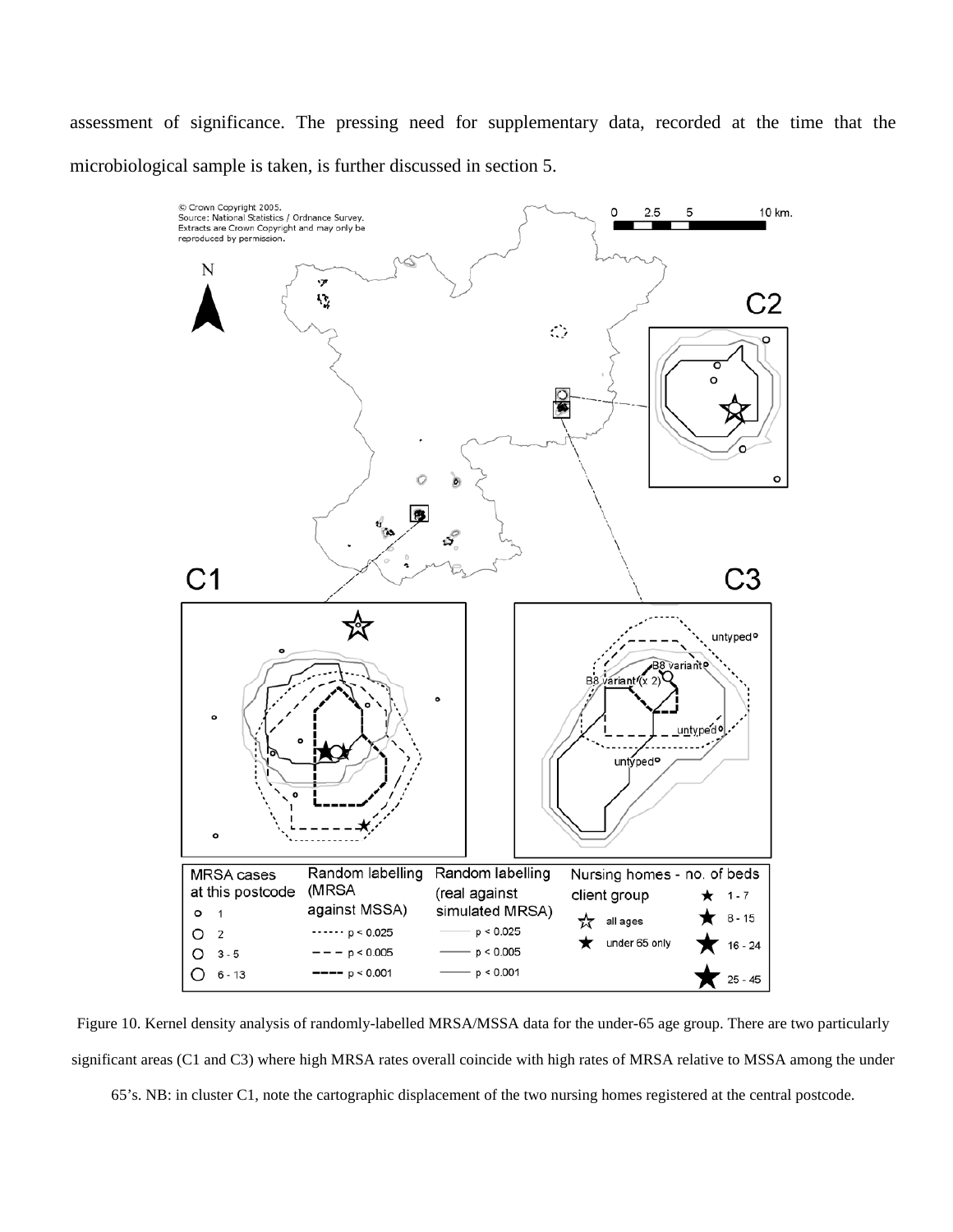The second area of interest, which lies just to the south of cluster C2 and will be referred to as cluster C3, is not associated directly with healthcare locations, but is of particular interest because pulse-field typing data is now available for 3 of the 5 individuals in the cluster. All 3 individuals exhibited a B8 variant form of MRSA, which has a prevalence of only 10% across the whole study area. While this type of MRSA (SCCmec IV) is associated with healthcare environments, and is likely to have been contracted in a hospital, it appears that it may have been further transmitted between individuals in the community. A non-institutional context would explain why local sampling among the patients' age group (all under 65) has not risen to correspond with this increased local rate of MRSA. Again, the main outcome has been to prioritise these cases for further investigation, given the severely-limited data currently available on these cases. Of particular interest is the fact that this cluster was not identified by the SaTScan analysis.

3.4 Area-based methods: Moran's I scores. The methods described above are all restricted to a consideration of point pattern, while the population data which produce expected disease rates are tied to areas: namely, census OAs. Both centroids and areas have their disadvantages, as discussed in sections 1.3 and 1.4, and a calculation of Moran's I was undertaken on the observed/expected rates of MRSA in the region. Expected rates were based on the age-stratified probabilities summarised in Table 1, combined with population age data from the 2001 Census, and a Boolean adjacency matrix was generated for all polygons to represent connectivity. The OA constituting cluster C1 had a risk level with little relationship to those surrounding it, implying a truly isolated point cluster. C2, on the other hand, may possibly be part of a broader cluster, with high I-values in neighbouring OAs. Since cluster C2 is dominated by healthcare patients at a single nursing home, focussed molecular typing in the area will help to establish whether this location is a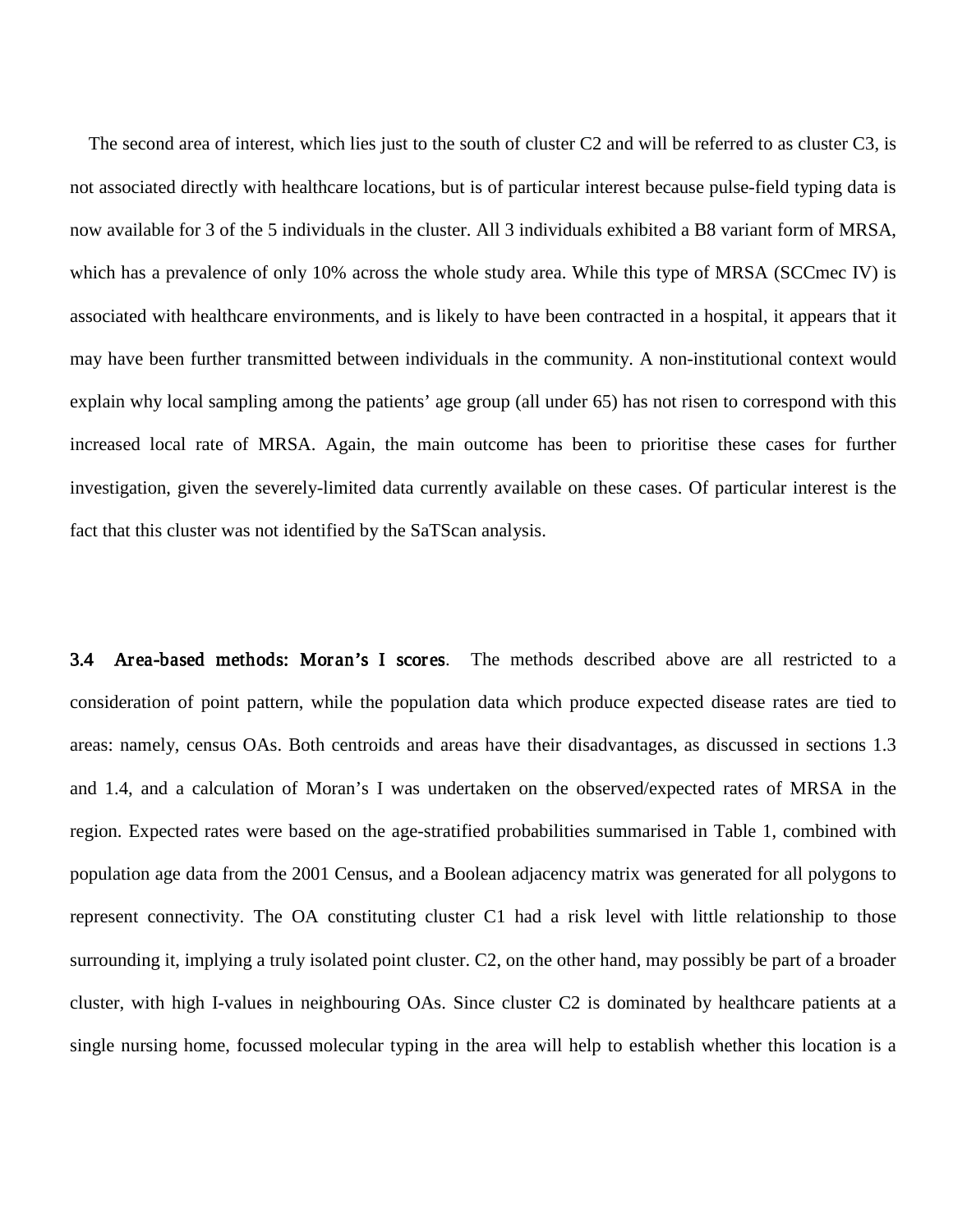reservoir for particular subtypes of MRSA, and whether these strains have moved between the healthcare environment and the local community.

#### **4 Discussion**

This study found MRSA cases (based on home unit postcode), to be significantly more clustered at certain Census OAs than would be expected based on the underlying population and its age structure. The results of a spatio-temporal scan largely concurred with a stochastic kernel estimation technique in identifying one large cluster to the south of the study area, and two very small clusters, consisting of one and two Census OAs respectively. On closer investigation, the cases within these OAs are very spatially aggregated to specific unit postcodes, at which nursing homes are also registered. In fact, of the 8 unit postcodes with the highest recorded MRSA rates, 7 had registered nursing homes. The cases highlighted in these areas are currently being investigated (a) by contacting the submitting doctors to verify whether they are healthcare-related and (b) by molecular typing to assess their similarity. Results so far indicate that, in clusters C1 and C2, the majority of patients (9 out of 11, and 12 out of 13, respectively) were registered in some form of care at the time of testing. Molecular results are still pending at the time of writing.

 The ability of the spatial scan method to select the most 'risky' of a suite of possible circular windows (of varying size) is a particular strength when compared to the fixed-bandwidth of the kernel estimation method. Even an extension of the kernel smoothing method to an adaptive bandwidth would not explicitly address this issue. Kernel estimation as demonstrated here is computationally intensive and required a variety of bespoke programs; however, it can generate appealing and accessible visualisations, particularly in space-time contexts (e.g., Sabel et al., 2000). It also has the advantage that it readily can be used to handle multiple randomlylabelled point sets (see Figure 8), and to generate confidence 'surfaces' which lend themselves to 3D visualisation. All in all, the method was a useful complement to spatial scan, and the stochastically-simulated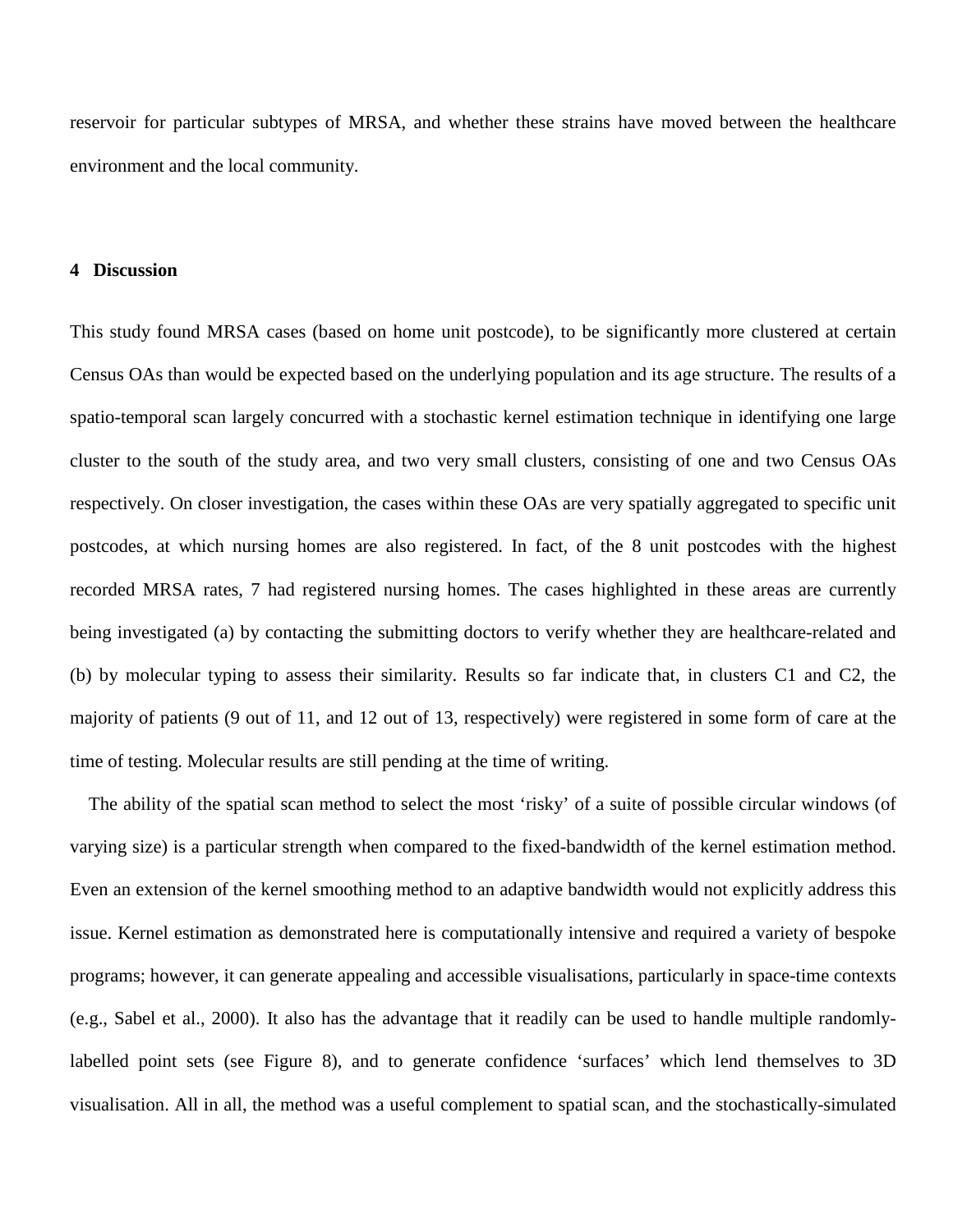case sets could be used to illustrate the structured nature of a random phenomenon in the context of a spatially-autocorrelated underlying factor (i.e., population density). It is interesting to note that the kernel estimation method specifically identified a cluster which appears from early molecular typing results to be a genuine case of community transmission (see the right-hand inset in Figure 10), and that this location was not specifically highlighted by SaTScan.

 The identified clusters cannot necessarily be taken to show community transmission of MRSA, since it appeared that many of the cases were actually patients in medical care establishments such as hospices and nursing homes. However, although ancillary data suggest residence in an institution (and, possibly, compromised health status) at the most notable clusters, in one case elevated risk was observed in two neighbouring OAs, and this is borne out by Moran's *I* scores calculated with an adjacency matrix for OA polygons. The implication is that, while this extremely localised cluster may represent an outbreak at a medical institution, it may also be having some impact on the surrounding area. Molecular epidemiological typing is being directed towards these cases as a priority, and will be of immense value in identifying transmission events at and around these locations.

 This highlights a particular gap in the data available for this study; no information was available on place or nature of employment, hobbies or other risk factors. An individual's home postcode is, in general, a very poor surrogate for this information in assessing the risk of contracting MRSA. In fact, it could be said that, due to their compromised health status, long-term residents of care homes are the people *most* likely to contract MRSA at their registered home postcode. Coupled with intermittent periods of asymptomatic colonization by MRSA (i.e., a patient could carry the bacterium for months without active infection) the reliability of such limited data imposes serious limits on tracking MRSA infection events.

 The clusters of MRSA identified in this study were also found to be generally associated with high local levels of MSSA samples, such that MRSA/MRSA clustering at one of the 2 small cluster locations was not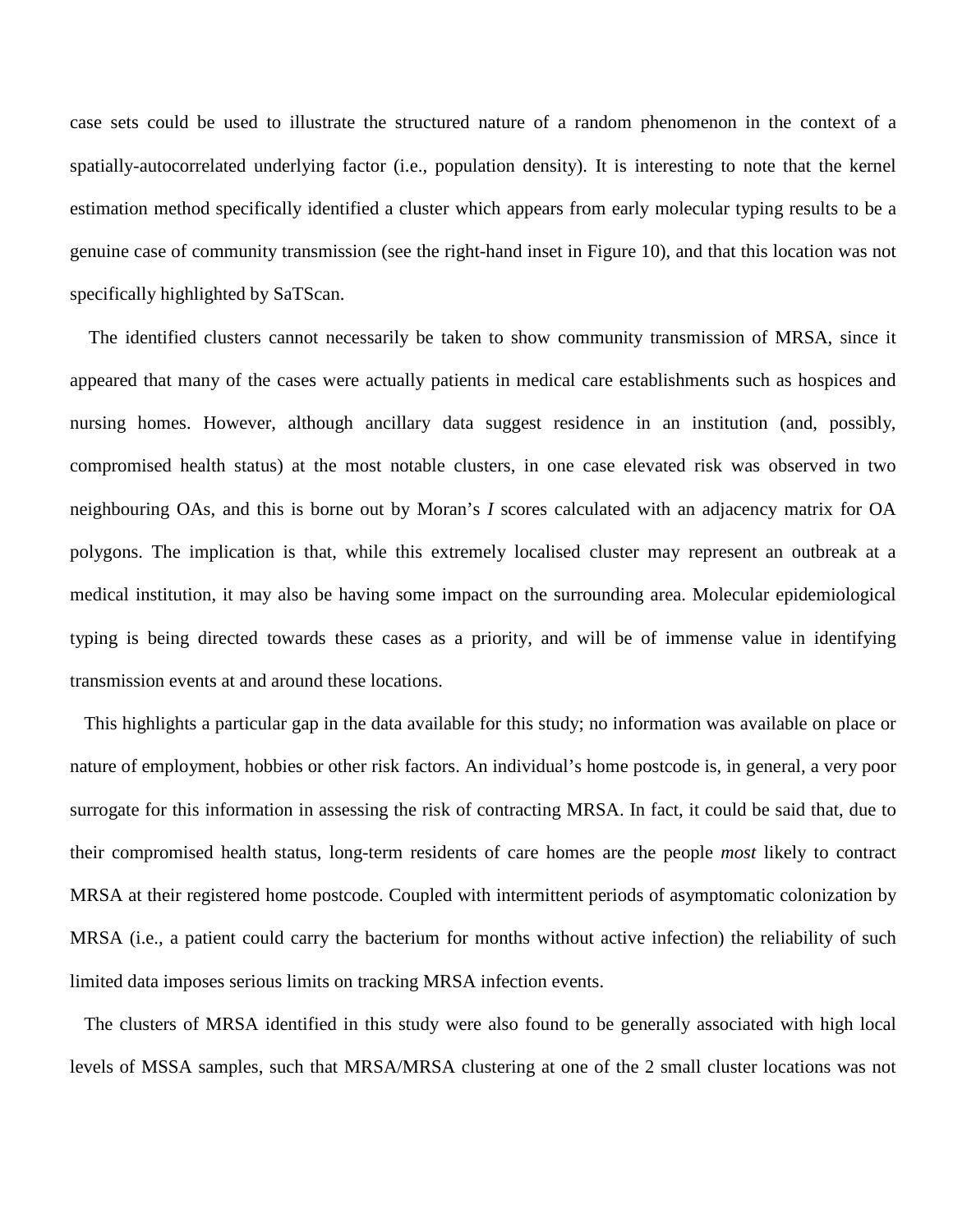distinguishable from MRSA/MSSA clustering under a random labelling regime. This may be another result of the medical context in which these individuals generally found themselves, and the increased surveillance in this context. However, the spatial random labelling showed several locations to have higher levels of MRSA among the under-65 age group than could have been generated by varying sampling effort alone, and these results have highlighted interesting groups of cases for further analysis.

 The major influence on observed susceptibility to MRSA was age, but even an age-stratified approach failed to explain the observed local clusters, whether by stochastic simulation combined with kernel estimation or spatial scan.

 The microbiological sample data presented here are actually very typical for the UK, and it is notable that, while hospital-onset cases could be removed from the analysis, there were numerous healthcare-associated cases which had not been recorded as such. The effort required to retrospectively update even a small portion of the case data with healthcare status has been substantial, and one of the major arguments of this paper is that the time and effort invested by family doctors in collecting a standard set of ancillary variables (see Table 2) will be worthwhile, and will allow a far more meaningful analysis of MRSA occurrences. It is apparent from this dataset that, if healthcare-associated cases can be labeled as such, the residual (i.e. potentially community-based) rates for small areas such as census OAs will become even smaller, with all the associated statistical problems. However, the stratification of cases on healthcare status would allow far better modeling of prior probabilities/expected rates, and open up a range of techniques suited to small-area studies, such as empirical Bayesian smoothing.

Table 2. Suggested supplementary data to be collected and attached to microbiological samples. Values marked with an asterisk should share a common coding scheme such that each hospital ward/nursing home/medical practice in the region is assigned a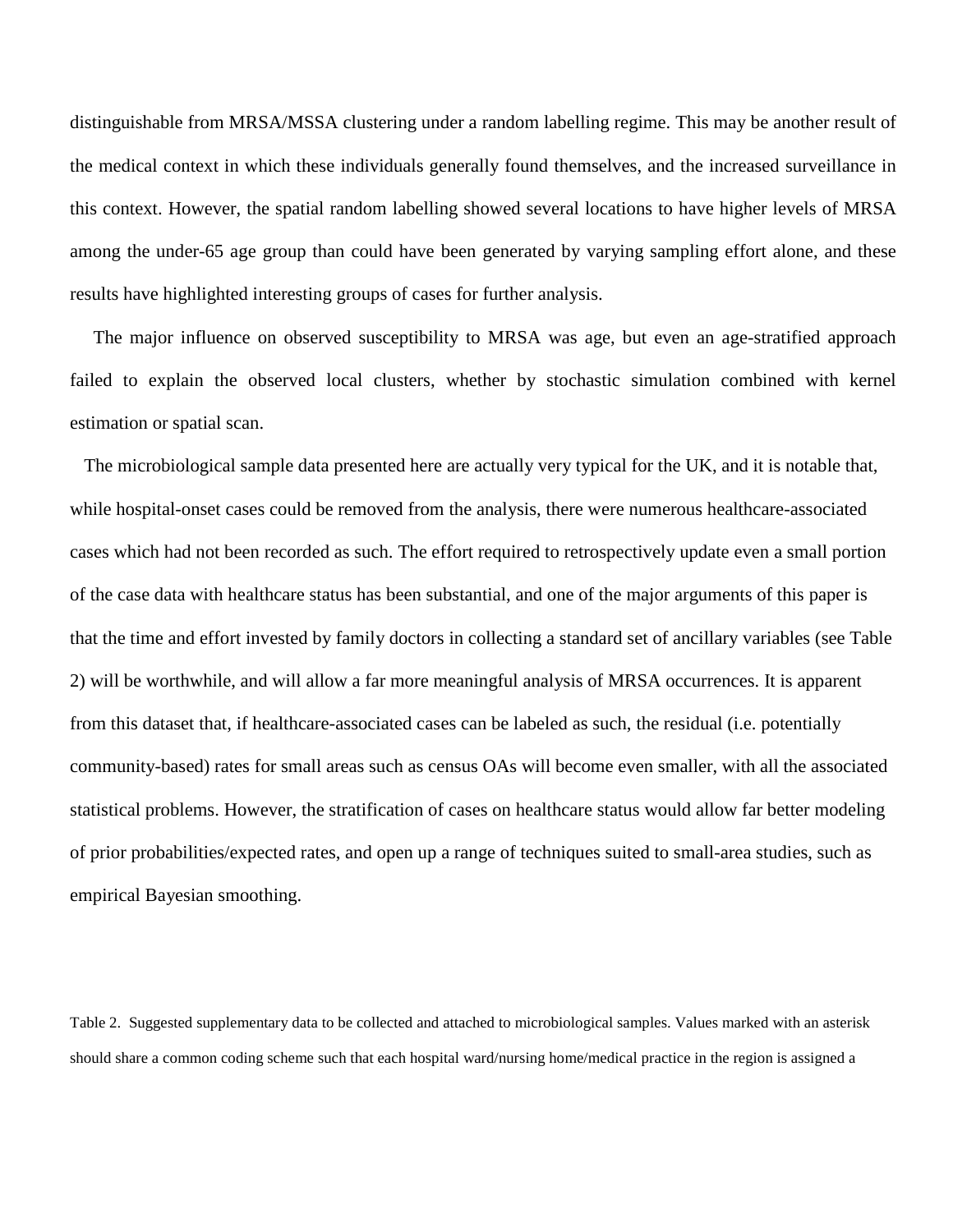unique ID. Values marked † have the potential, either alone or in combination with other information, to make patient records identifiable.

| <b>Variable</b>                          | <b>Further details</b>                                | Importance |  |
|------------------------------------------|-------------------------------------------------------|------------|--|
| Home postcode †                          | Full postcode                                         | High       |  |
| Age †                                    |                                                       | High       |  |
| Gender †                                 |                                                       | Medium     |  |
| National Health Service number †         | Unique for each patient $-$ allows repeat tests to be | High       |  |
|                                          | automatically identified                              |            |  |
|                                          | Inpatient (hospital)                                  |            |  |
| <b>Current healthcare status</b>         | In nursing care                                       | High       |  |
|                                          | Not in a healthcare environment                       |            |  |
|                                          | Ward (if hospital inpatient)                          |            |  |
|                                          | Nursing home (if resident)                            | High       |  |
| Origin of sample *                       | Medical practice (if community-based)                 |            |  |
| Date of microbiological sample           |                                                       | High       |  |
| Date of last hospital visit (inpatient)  |                                                       | High       |  |
| Ward visited *                           |                                                       | Desirable  |  |
| Postcode of regular workplace            |                                                       | High       |  |
| $Hobbies - e.g., sports$                 |                                                       | Desirable  |  |
| Other postcodes regularly visited (e.g., |                                                       | Desirable  |  |
| sports clubs, family members)            |                                                       |            |  |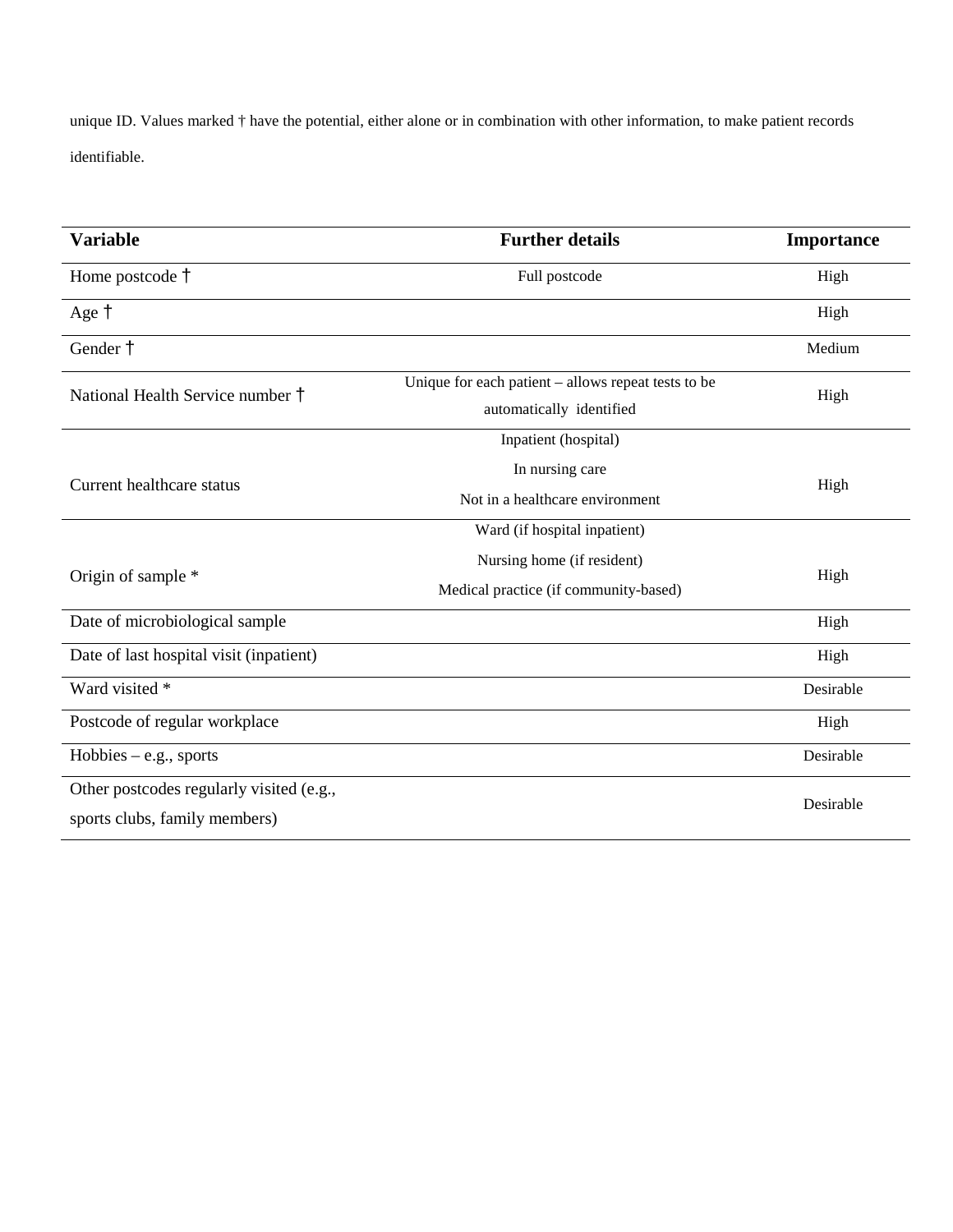### **5 Conclusions**

Given the international importance of MRSA, this study looks at the problem from a unique angle. It is important for effective infection control within primary care to visualise the occurrence of MRSA clusters with full consideration of the underlying population. This will facilitate effective control measures at these critical points. Given the limited nature of the patient data available, the results of this study have been extremely useful in prioritising case records for clerical follow-up and time-consuming, expensive molecular typing. The techniques assessed here were found by healthcare experts with little GIS experience to be highly suitable both for visualisation and hypothesis generation, and for assessing significance of spatial clustering in a community disease context. The work described here has also identified critical weaknesses in current epidemiological recording and reporting, and specifically identified a list of supplementary data which will be vital for any serious ongoing monitoring and tracking of MRSA in the community (see Table 2). If ancillary variables such as these can be standardised, reliably recorded and attached to bacterial isolates, the power and discrimination of cluster analysis will be greatly improved.

 In the absence of occupational/lifestyle data on patients, the assumption was made that an individual's location and consequent risk of infection is adequately represented by their residential postcode. Given workplace and environmental risk, this assumption has recognised limitations, identified by Gattrell *et al*, (1996). An approach which locates cases to home postcode will be more successful in identifying clusters among people who are a) restricted in movement and b) liable to contract MRSA at their registered home address. As such, the data as they stand are suited specifically to identifying outbreaks at medical care institutions, and at this point it would appear that some of these have indeed been identified. In order to track and model patient movements and probable infection events, further information would need to be collected at the point of medical contact. A suggested list of ancillary variables, which could be presented as a paper or online form, is shown in Table 2. Even a simple categorization such as 'health care associated (inpatient)',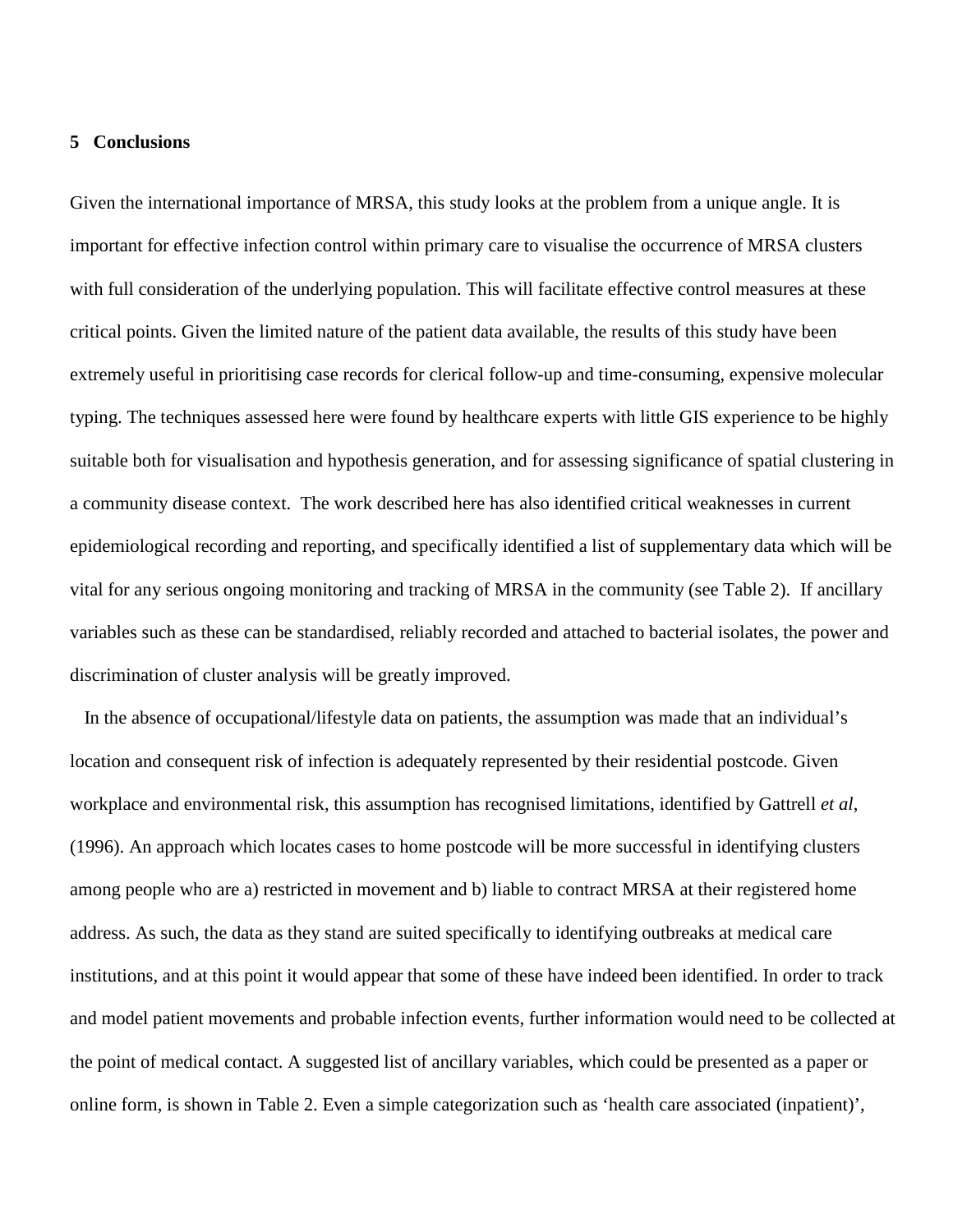'health care associated (non-inpatient),'or 'community onset' (as recommended by Collignon et al., 2006) would be of great value in stratifying the data addressed in this study, especially as an input to models of expected disease frequency, and for Bayesian approaches. It would be of particular value to separate out the point clustering which has practically no spatial lag (usually, individuals in medical institutions) and prioritise other cases, for example, for a more detailed assessment of risk including the workplace. The effort required to track an individual's potential exposure to MRSA is considerable, as is the time and effort required to obtain molecular information on isolates. In both areas, this study has refined the subset of cases to be further investigated.

 The ancillary variables suggested in Table 2 also have the potential to make individual patients more easily identifiable. Care should always be taken that unique patient identifiers (e.g., name, National Health number) are not included in database extracts, and that any combinations of variables which make a patient 'potentially identifiable' are used only according to agreed protocols.

 While spatial scan is an established technique, the kernel estimation used here to visualise cluster significance is less widespread. The simulated points and surfaces are of value for visualisation, and for showing the spatial detail of point pattern summaries such as the k- and pair-correlation functions shown here. Both spatial scan and kernel estimation concurred in identifying tightly-localised clusters at single unit postcodes with no spatial lag whatsoever. However, the size and shape of the risk locations generated by the kernel estimation are bandwidth-dependent, relate to the aggregated point data rather than the unit area, and could give a false sense that risk had been predicted at unknown locations. This is an exploratory technique rather than a model of infection process, and as such is useful and interesting. Where two point patterns must be compared across space and time, kernel estimation with a well-validated bandwidth also has the arguable benefit of harmonizing data to regular, comparable grids.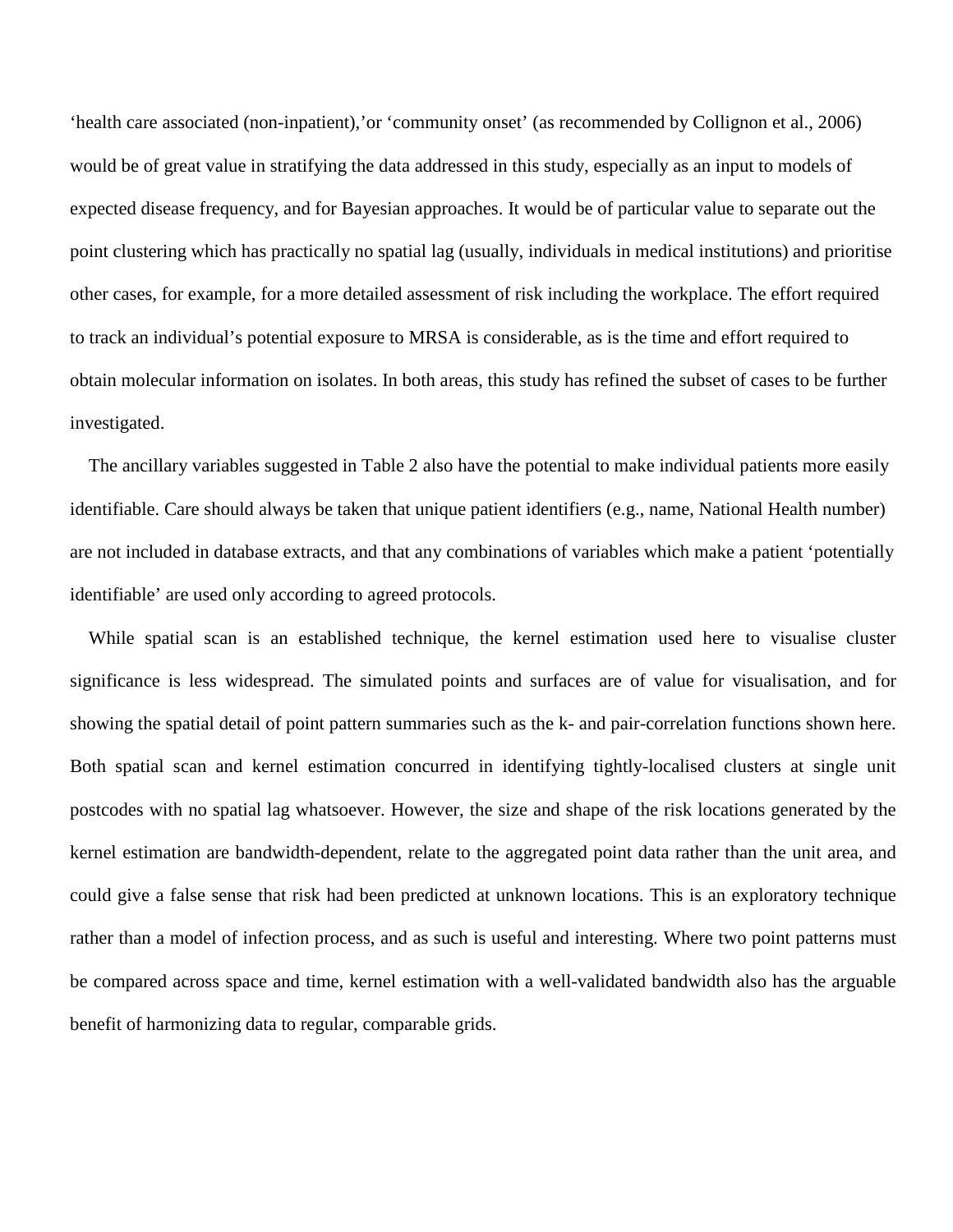#### **Future work**

Molecular typing of the isolates explored here is currently underway, and this will permit a more detailed analysis of the association of specific types of MRSA with locations in the study region.

 The kernels used here for estimation were both fixed and round; it is planned to extend the kernel estimation technique adopted here to adaptive kernels, and some suggestions have been made in the literature as to alternative techniques of spatial scan which do not rely on round kernels (e.g., Tango and Takahashi, 2005).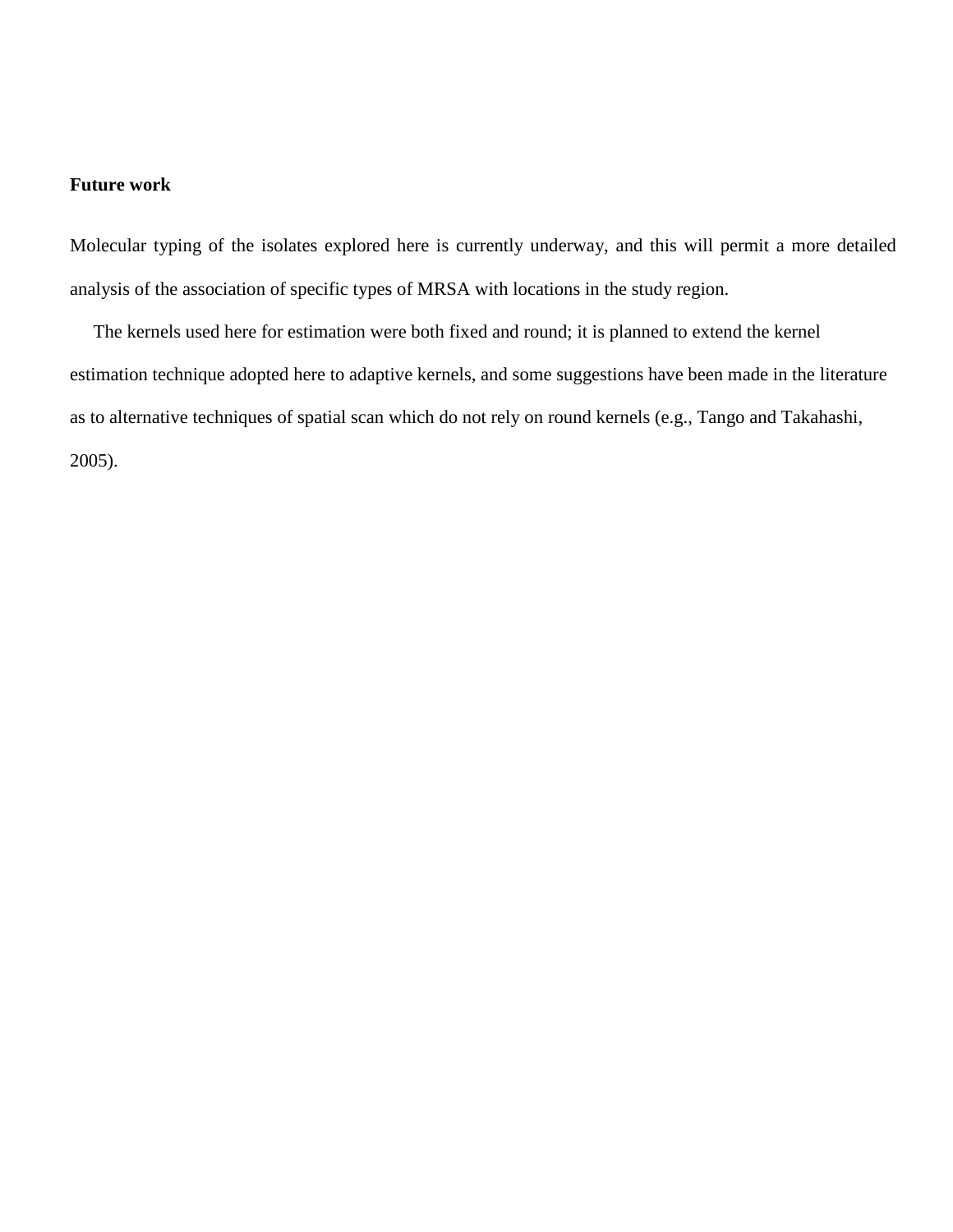#### **References**

BABA, T., TAKEUCHI, F., KURODA, M., YUZAWA, H., AOKI, K., OGUCHI, A., NAGAI, Y., IWAMA, N., ASANO, K., NAIMI, T., KURODA, H., CUI, L., YAMAMOTO, K. and HIRAMATSU, K., 2002, Genome and virulence determinants of high virulence community-acquired MRSA. *Lancet,* **359,** pp. 1819-27.

BADDELEY, A. and TURNER, R., 2005, Spatstat: An R package for analyzing spatial point patterns. Journal of Statistical Software, 12 (6), pp. 1-42.

BAILEY, T., and GATTRELL, A., 1995, *Interactive spatial data analysis*. Longman Scientific & Technical.

BESAG, J. and NEWELL, J., 1991, The detection of clusters in rare diseases. *Journal of the Royal Statistical Society, Series A*, **154**, pp. 143-155.

BRUNSDON, C., 1995, Estimating probability surfaces for geographical point data: an adaptive kernel algorithm. *Computers and Geosciences*, **21** (7), pp. 877-894.

CHAMBERS, H., 2001, The changing epidemiology of *Staphylococcus aureus*? *Emerging Infectious Diseases,* **7,** pp. 178-82.

CHIU, S., 1991, The effect of discretization error on bandwidth selection for kernel density estimation, *Biometrika,* **78 (2),** 436-441.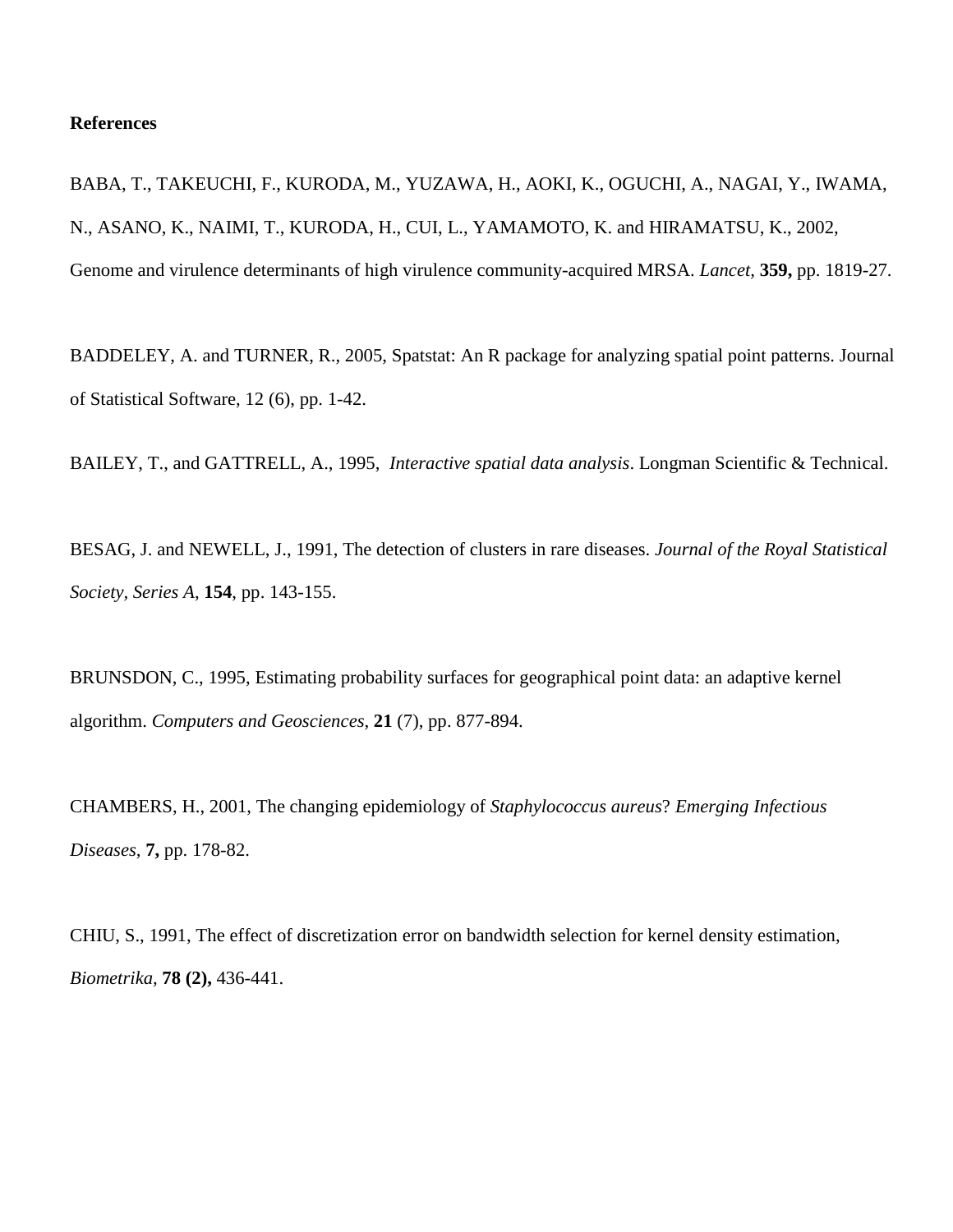COLLIGNON, P., WILKINSON, I., GILBERT, G., GRAYSON, M. and WHITBY, R., 2006, Health careassociated *Staphylococcus aureus* bloodstream infections: a clinical quality indicator for all hospitals. *Medical Journal of Australia,* **184 (8)**, pp. 404-406.

CRESSIE, N., 1993, Spatial Point Patterns. Chapter 8 in *Statistics for Spatial Data (Revised Edition)*. (Chichester: John Wiley).

DIGGLE, P., and CHETWYND, A., 1991, Second-order analysis of spatial clustering for inhomogeneous populations. *Biometrics*, **47**, pp. 1155-1163.

DIXON, P., 2002, Ripley's K-function. Pp 1796-1803 in *Encyclopedia of Environmetrics*. (Chichester: John Wiley).

GATRELL, A., BAILEY, T., DIGGLE, P. and ROWLINGSON, B., 1996, Spatial point pattern analysis and its application in geographical epidemiology. *Transactions of the Institute of British Geographers*, **21**, pp. 256-274.

GELMAN, A, PARK, D., ANSOLABERE, S., PRICE, P., MINNITE, L., 2001, Models, assumptions and model checking in ecological regressions*. Journal of the Royal Statistical Society: Series A (Statistics in Society)*, **164 (1)**, pp. 101-119.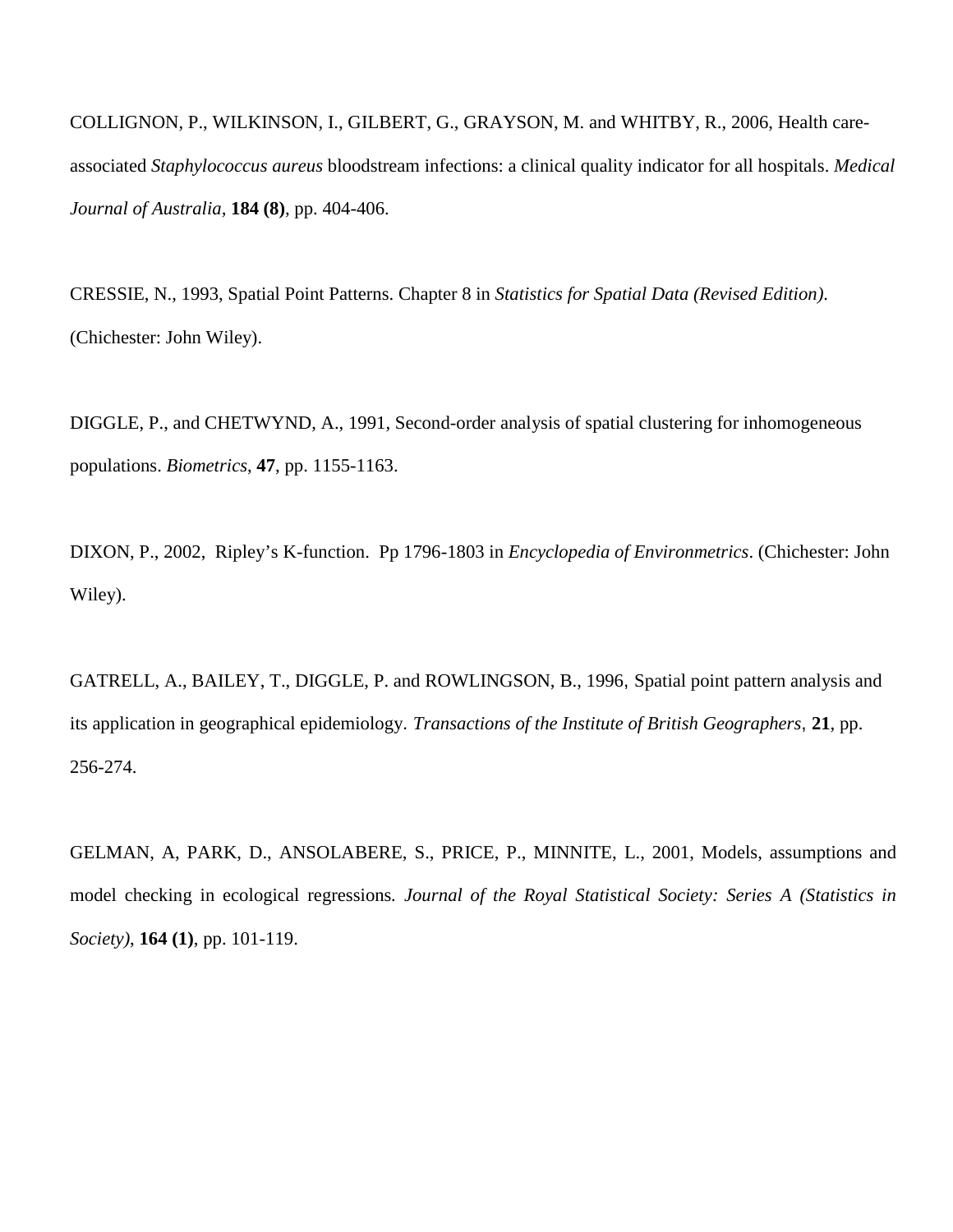GRIFFITHS, C., LAMAGNI, T., CROWCROFT, N., DUCKWORTH, G. and ROONEY, C., 2004, Trends in MRSA in England and Wales: analysis of morbidity and mortality data for 1993-2002. *Health Statistics Quarterly*, **21**, pp.15-22.

HAINING, R., 1990, *Spatial Data Analysis in the Social and Environmental Sciences*, pp. 73-74 (Cambridge: Cambridge University Press).

HANSON, C. and WIECZOREK, W., 2002, Alcohol mortality: a comparison of spatial clustering methods. *Social Science and Medicine*, **55**, pp. 791-802.

HEROLD, B., IMMERGLUCK, L., MARANAN, M, LAUDERDALE, D., GASKIN, R, BOYLE-VAVRA, S., LEITCH, C. and DAUM, R., 1998, Community-acquired methicillin-resistant *Staphylococcus aureus* in children with no identified predisposing risk *[The Journal of the American Medical Association](javascript:AL_get(this,%20)***, 279,** pp. 593- 8.

HICKSON, D., and WALLER, L.A., 2003, Spatial analyses of basketball shot charts: an application to Michael Jordan's 2001-2002 NBA season. *Proceedings of the Hawaii International Conference on Statistics and Related Fields.* Available online at:

http://www.hicstatistics.org/2003StatsProceedings/DeMarc%20Hickson.pdf (accessed 09/06/2006)

HOLMES, A., GANNER, M., MCGUANE, S., PITT, T., COOKSON, B. and KEARNS, A., 2005, Staphylococcus aureus isolates carrying Panton-Valentine leucocidin genes in England and Wales: Frequency, characterization, and association with clinical disease . Journal of Clinical Microbiology, 43 (5),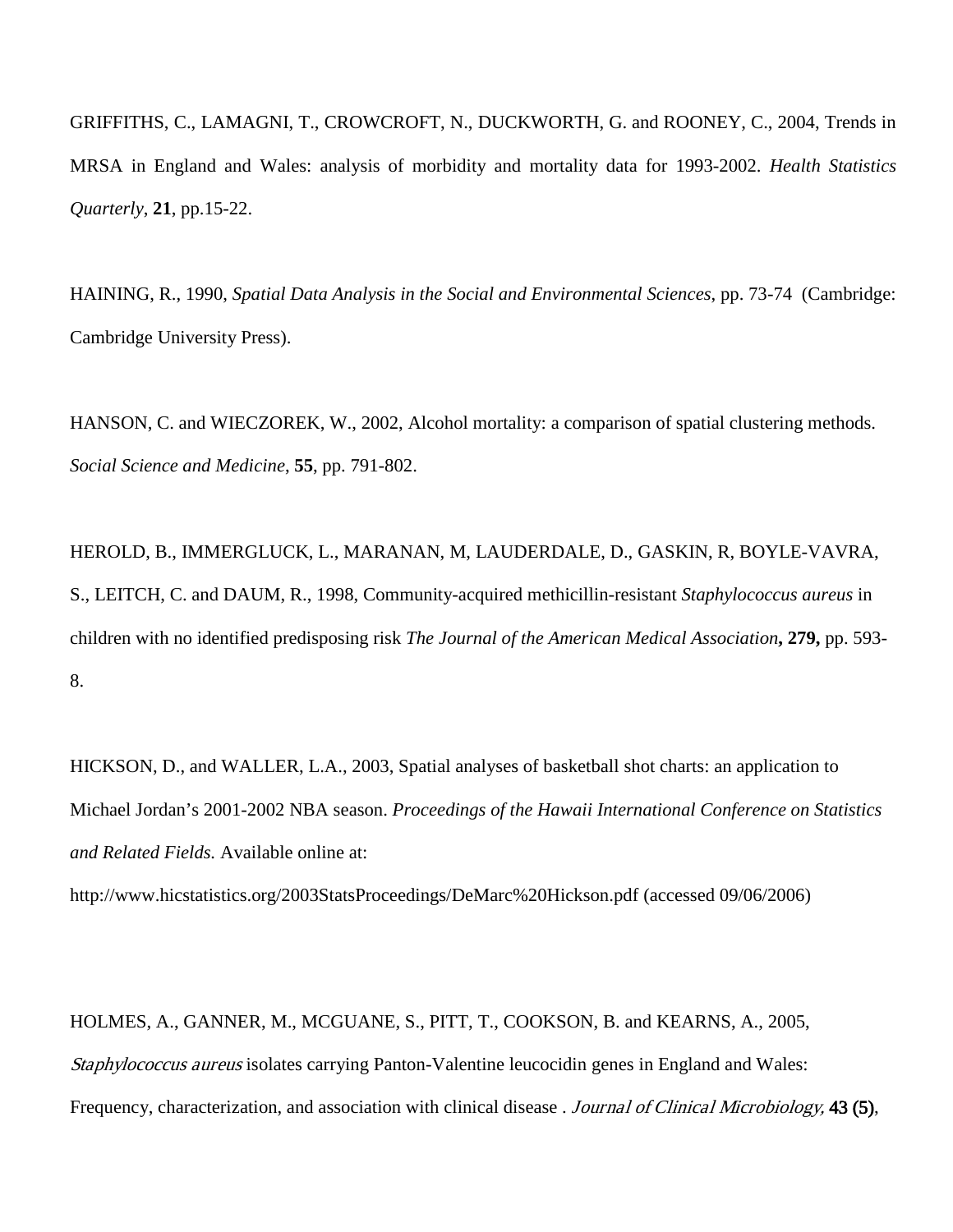ITO, T., MA, X., TAKEUCHI, F., OKUMA, K., YUZAWA, H. and HIRAMATSU, K., 2004. Novel type V staphylococcal cassette chromosome *mec* driven by a novel cassette chromosome recombinase, *ccrC*. *Antimicrobial Agents and Chemotherapy,* **48,** pp. 2637-51.

ITO, T., KATAYAMA, Y., ASADA, K., MORI, N., TSUTSUMIMOTO, K., TIENSASITORN, C. and HIRAMATSU, K., 2001*.* Structural comparison of three types of Staphylococcal cassette chromosome *mec* integrated in the chromosome in methicillin-resistant *Staphylococcus aureus*. *Antimicrobial Agents and Chemotherapy,* **45,** pp. 1323-36.

KELSALL, J. and DIGGLE, P., 1995, Non-parametric estimation of spatial variation in relative risk. *Statistics in Medicine*, **14**, pp. 2335-2342.

KLUYTMANS, J., VAN BELKUM, A. and VERBRUGH, H., 1997, Nasal carriage of *Staphylococcus aureus*: epidemiology, underlying mechanisms, and associated risks. *Clinical Microbiology Review,* **10,** pp. 505-20.

KULLDORFF, M., 1997, A spatial scan statistic. *Communications in Statistics: Theory and Methods*, **26**, pp. 1481-1496.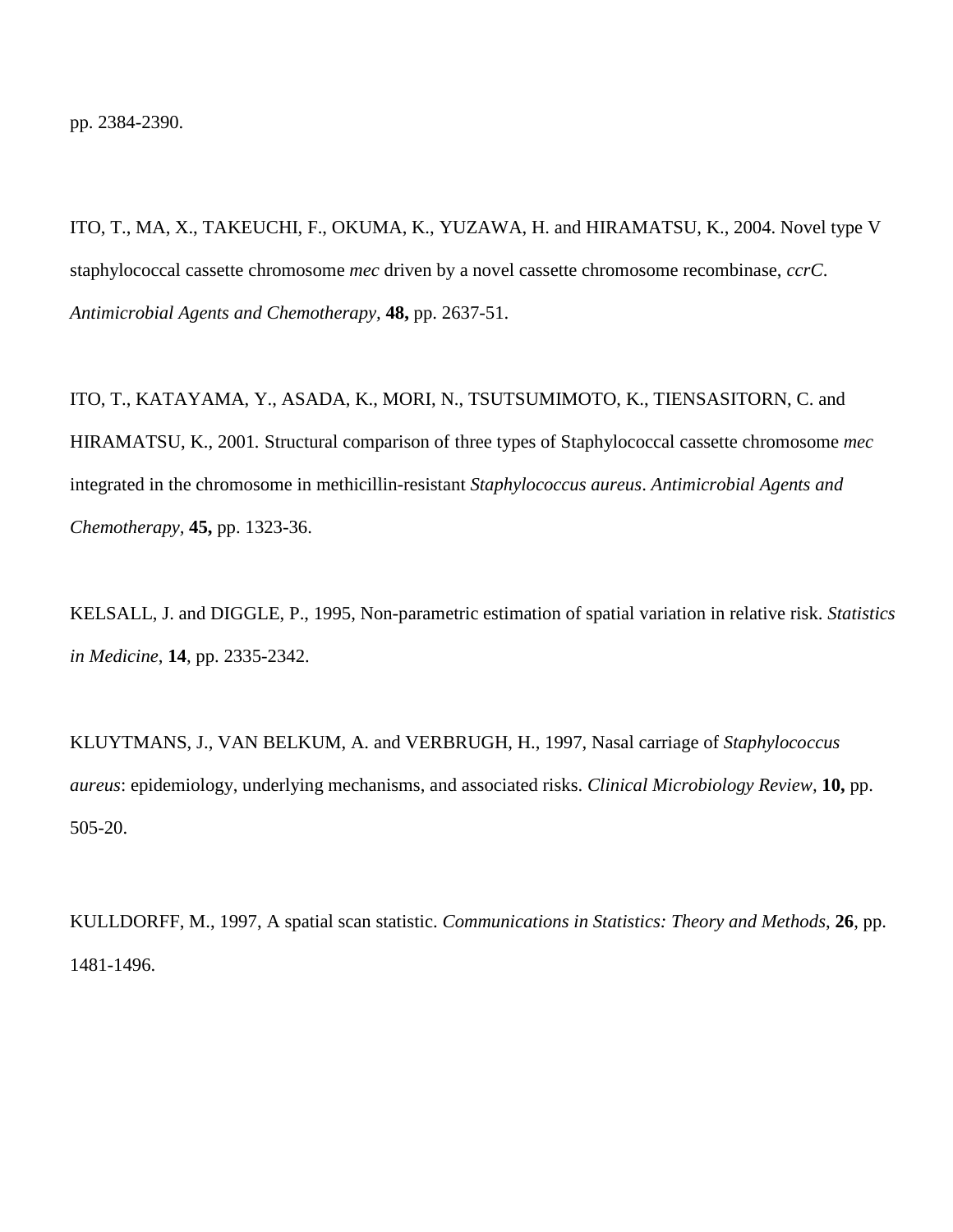KULLDORFF, M., 2006. SaTScan – software for the spatial, temporal and space-time scan statistics. *Available online at: http://www.satscan.org/*.

MA, X., ITO, T., TIENSASITORN, C., JAMKLANG, M., CHONGTRAKOOL, P., BOYLE-VAVRA, S., DAUM, R. and HIRAMATSU, K., 2002, Novel type of staphylococcal cassette chromosome *mec* identified in community-acquired methicillin-resistant *Staphylococcus aureus* strains. *Antimicrobial Agents and Chemotherapy,* **46,** pp. 1147-52.

MAINOUS, A, HUESTON, W., EVERETT, C. and DIAZ, V., 2006, Nasal carriage of *Staphylococcus aureus* and methicillin-resistant *S. aureus* in the United States, 2001-2002. *Annals of Family Medicine,* **4,** pp. 132-7

OKUMA, K. IWAKAWA, K., TURNIDGE, K., GRUBB, W., BELL,J., O'BRIEN, F., COOMBS, G., PEARMAN, J., TENOVER, F., KAPI, M., TIENSASITORN, C., ITO, T., and HIRAMATSU, K., 2002, Dissemination of new methicillin-resistant Staphylococcus aureus clones in the community. Journal of Clinical Microbiology, 40 (11), pp. 4289-4294.

ONS (OFFICE OF NATIONAL STATISTICS), 2005, All Fields Postcode Directory, November 2005. Crown Copyright 2004. Last accessed, 19<sup>th</sup> May, 2006 at http://borders.edina.ac.uk/ukborders/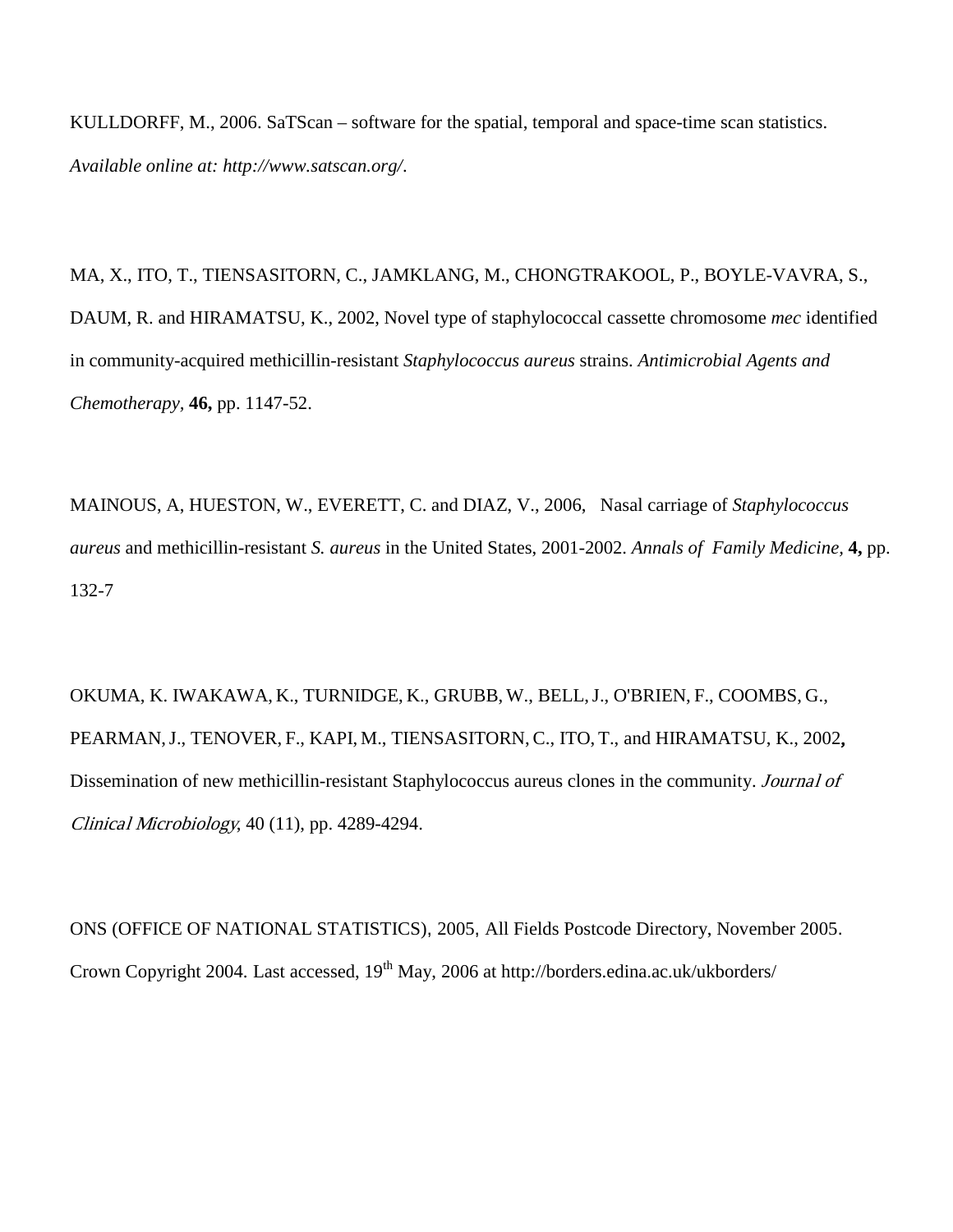OPENSHAW, S., CHARLTON, M., WYMER, C. and CRAFT, A., 1987, A mark 1 geographical analysis machine for the automated analysis of point data sets. *International Journal of Geographical Information Science*, **1**, pp. 335-358.

*R: A Language and Environment for Statistical Computing*, (2005). R Foundation for Statistical Computing, last accessed  $19<sup>th</sup>$  April 2006 at http://www.R-project.org

RIPLEY, B., 1981. *Spatial Statistics*. (Chichester: John Wiley).

ROWLINGSON, B. and DIGGLE, P., 1993, SPLANCS: spatial point pattern analysis code in S-Plus. *Computers and Geosciences*, **19**, pp. 627-655.

SABEL, C., GATRELL, A., LÖYTÖNEN, M., MAASILTA, P., and JOKELAINEN, M., 2000, Modelling exposure opportunities: estimating relative risk for motor neurone disease in Finland. *Social Science and Medicine*, **50**, pp. 1121-1137.

SARAVOLATZ, L., POHLOD, D. and ARKING, L., 1982, Community-acquired methicillin-resistant *Staphylococcus aureus* infections: a new source for nosocomial outbreaks. *Annals of Internal Medicine,* **97**, pp. 325-9.

SILVERMAN, B., 1986, *Density estimation for Statistics and Data Analysis*, pp. 43-61. (London: Chapman & Hall).